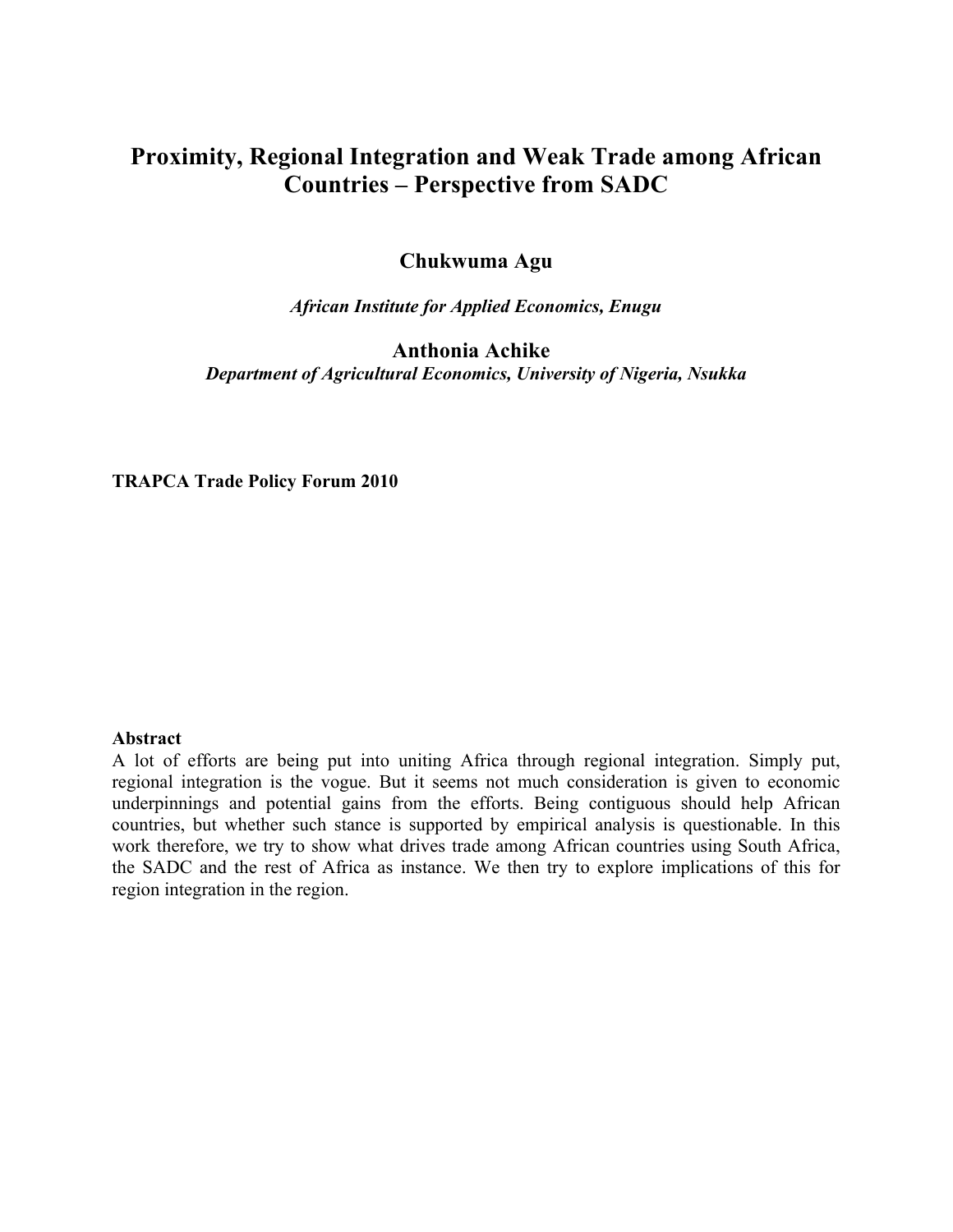## **I. Introduction**

Increasingly, trade among contiguous countries is organized along regional trade agreements (RTAs). However, Africa's experience in regional integration is severally considered to have fallen short of the optimal. While RTAs have multiplied in the continent, intra-group trade among participating countries has been either epileptic or stagnant since 1980. Initially weak commitments by integrating countries contributed to these poor outcomes; but there is the probability that the poor outcomes have in turn impacted on commitment, leading to a vicious cycle in regional trade protocols. The ultimate losses are on output growth and welfare. The story is slightly different in some other parts of the developing world. While Africa's share of global trade has dipped between 1980 and 2008, Asia's trade share (driven mainly by China, India and South East Asia) has doubled over the same period. Likewise, while intra-group trade among Asian countries has increased substantially, that of Africa has remained epileptic or stagnant over the period. Interestingly, while regional integration has a long history in Africa, it is still trying to take root in developing Asia.

South Africa is uniquely placed among developing Africa to trade the most with its neighbours being the largest economy in sub Saharan Africa (SSA). It has a far more diversified economy than the rest of SSA and boasts higher output and better infrastructure than all its neighbours. Given the position of theory on proximity and regional integration effects on trade, the country should have replaced most European, North American and Asian sources of imports for other African countries. Unlike most other neighbouring African countries, both in SADC and other parts of Africa, its exports are very diversified and consists of a number of goods needed by poor African countries. However, as shown in Figure 1, after nearly three decades of regional integration in SADC, South Africa's major export destinations are still countries far out of Africa. In fact, South Africa's trade structure is such that there is high intra-industry trade, with the country importing and exporting same types of goods from other developed economies and importing little from Africa. Meanwhile, it has spent nearly two decades in intensive regional trade formation negotiations and institutionalization with other 13 countries in Southern Africa and has the oldest Customs Union in the World with another 4 countries. With its unique geographical position at the end of the southern hemisphere, there is need to question conventional wisdom on the impacts of proximity and regional integration efforts on South Africa's trade structure.

This paper intends to investigate this paradox. It holds the assumption that the negative effects of poor trade facilitation measures and weak output base on trade volumes between South Africa and its neighbours may more than offset the meager gains accruable from regional integration and proximity. It investigates this position using exports from South Africa to a sample of 23 African countries – 10 of which are in the SADC regional trade grouping. The analytical framework is the standard gravity model, augmented with selected measures of trade facilitation constructed by the authors from World Economic Forum Global Competitiveness Report and the World Bank's Doing Business Index. Definitely, there seems to be reason to question the position of gravity theory on distance for countries at the level of development as those in our sample, especially given South Africa's unique history and trade structure. But more critical for the purpose of this study is the question of the overall impact of the multiplied regional integration efforts ongoing in many parts of Africa. Have they impacted trade? Can they really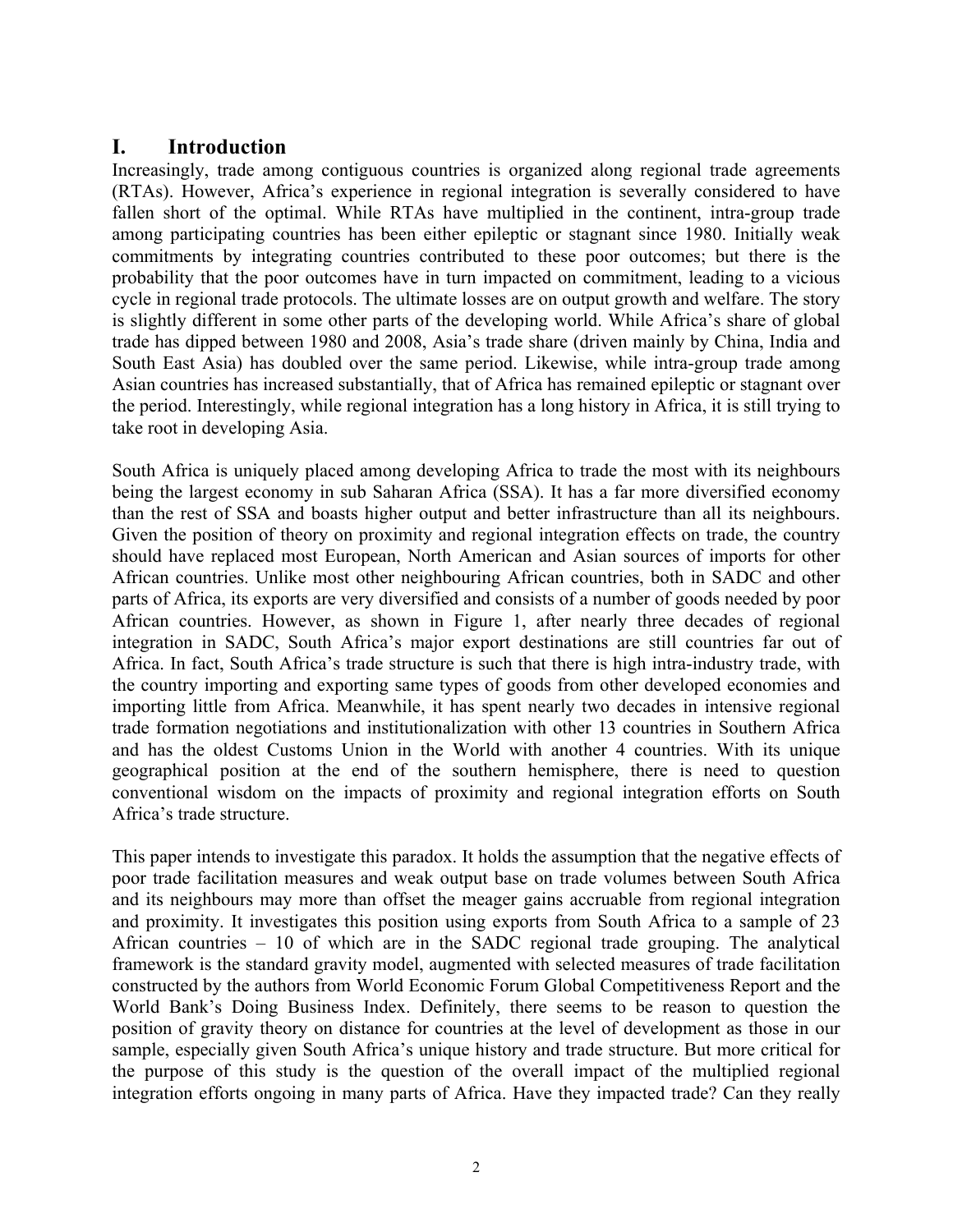impact trade? If the major reason for establishing regional trade groupings is to improve trade, why have African regional integration arrangements (RIAs) not done so? What are the minimum conditions that may be needed to improve overall impacts of RIAs in Africa and how can those be achieved? Is there a role for trade facilitation or do we just take standard specification of the gravity model as being enough to explain trade among contiguous countries? The paper does not intend to answer all the questions; it simply sets out to raise issues for further debate on this critical subject.



#### **Figure 1: Trends in SA Export**

## **II. Regional Integration and Trade Facilitation in Africa: Some Stylized Facts**

Intra-group trade in Africa is doubtless affected by historical ties. Two regions principally led intra-group trade growth in Africa between 1980 and 2005: Eastern Africa and French West Africa (the UEMOA). Within each of these groups, constituent countries share a lot of cultural affinity. French West African countries, for example, share long historical ties among themselves and between them and France. There are little language barriers to trade and other cultural ties are much stronger than they are in other parts of the continent. Likewise, Swahili remains a general East African language. Even though English language is the lingua franca in these places, there is little doubt the communal identity through a common language has helped in promoting trade within the region. Economic ties among these countries have also been longer than in some other parts of the continent. For example, the East African Community (EAC) and the UEMOA have had longer histories of economic relationship arising from social interactions than the more recent and artificial Economic Community of West African States (ECOWAS) and Economic and Monetary Community of Central Africa (CEMAC).

But there are also multiple obligations, memberships and allegiances. Presently, there exist multiple unserviced (and indeed unserviceable) visions, interests, expectations and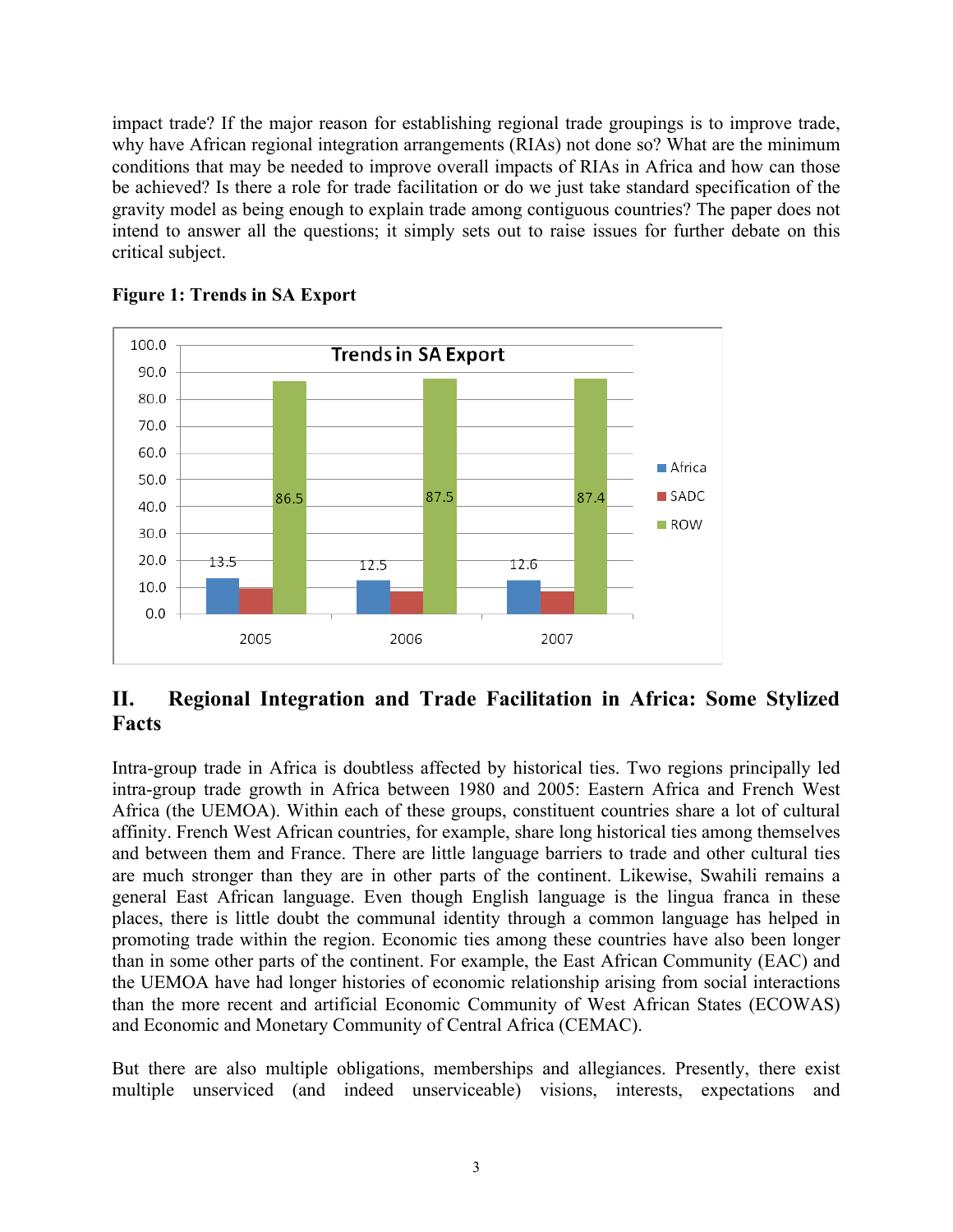responsibilities vested on regional integration projects within the continent. Commitments and timelines are not always respected by member countries of regional blocs in Africa. Consequently, it is not clear that regional integration in Africa has helped to substantially improve trade among African countries. It is acknowledged in the literature that membership in many RTAs can complicate administrative procedures raising trade facilitation costs. Multiplicity of rules from different RTAs strains institutions charged with administering trade agreements on such issues as customs procedures and technical standards. For African countries with weak institutions and capabilities for such complex administrative requirements as imposed by multiple commitments, the impacts on overall trade and development can be daunting. It is not surprising then that conclusions on the impact of regional integration on intra-group trade in Africa have been mixed. For example, while Cernat (2001) – working on SADC, COMESA and ECOWAS - found that African RTAs have positive impact on intra-RTA trade, World Bank (2000) and Yeats (1998) concluded that African regional blocs are potentially more trade diverting than others and have doubtful non-economic benefits. This is partly because as shown in Table 1, regional integration arrangements in Africa (as in a number of other regions of the world) often have mandates beyond merchandise trade.

| <b>RIA/Item</b>          | <b>NAFTA</b>   | EU-<br>South<br><b>Africa</b> | <b>MERC</b><br><b>OSUR</b> | <b>CARI</b><br><b>COM</b> | <b>AFTA</b>    | <b>SADC</b>    | <b>COM</b><br><b>ESA</b> |
|--------------------------|----------------|-------------------------------|----------------------------|---------------------------|----------------|----------------|--------------------------|
| <b>Standards</b>         | Yes            | N <sub>o</sub>                | Yes                        | Yes                       | Yes            | Yes            | Yes                      |
| Transport                | N <sub>o</sub> | N <sub>o</sub>                | Yes                        | Yes                       | Yes            | Yes            | Yes                      |
| Customs<br>cooperation   | Yes            | N <sub>0</sub>                | Yes                        | Yes                       | Yes            | Yes            | Yes                      |
| <b>Services</b>          | Yes            | N <sub>o</sub>                | Yes                        | Yes                       | Yes            | N <sub>o</sub> | Yes                      |
| Intellectual<br>property | Yes            | Yes                           | No                         | N <sub>0</sub>            | N <sub>0</sub> | Yes            | N <sub>0</sub>           |
| Investment               | Yes            | N <sub>o</sub>                | Yes                        | Yes                       | Yes            | Yes            | Yes                      |
| Dispute<br>settlement    | Yes            | Yes                           | Yes                        | Yes                       | N <sub>0</sub> | Yes            | Yes                      |
| Labour                   | Yes            | N <sub>o</sub>                | Yes                        | Yes                       | N <sub>o</sub> | Yes            | Yes                      |
| Competition              | Yes            | Yes                           | Yes                        | Yes                       | N <sub>o</sub> | Yes            | Yes                      |

**Table 1: Other Mandates of Selected Regional Integration Arrangements**

Source: World Bank 2005

Regional integration projects the world over are heavily impacted by the state of infrastructure among integrating countries. And it is known that infrastructure is weak in many parts of Africa. This includes both human and physical infrastructure. Transportation network across countries in Africa is probably one of the leanest globally and communication infrastructure is skeletal and costly. Social infrastructure and institutions for the effective actualization of the goals of regional trade initiatives are also weak. Cultural barriers, including language also stand in the way of trade agreements.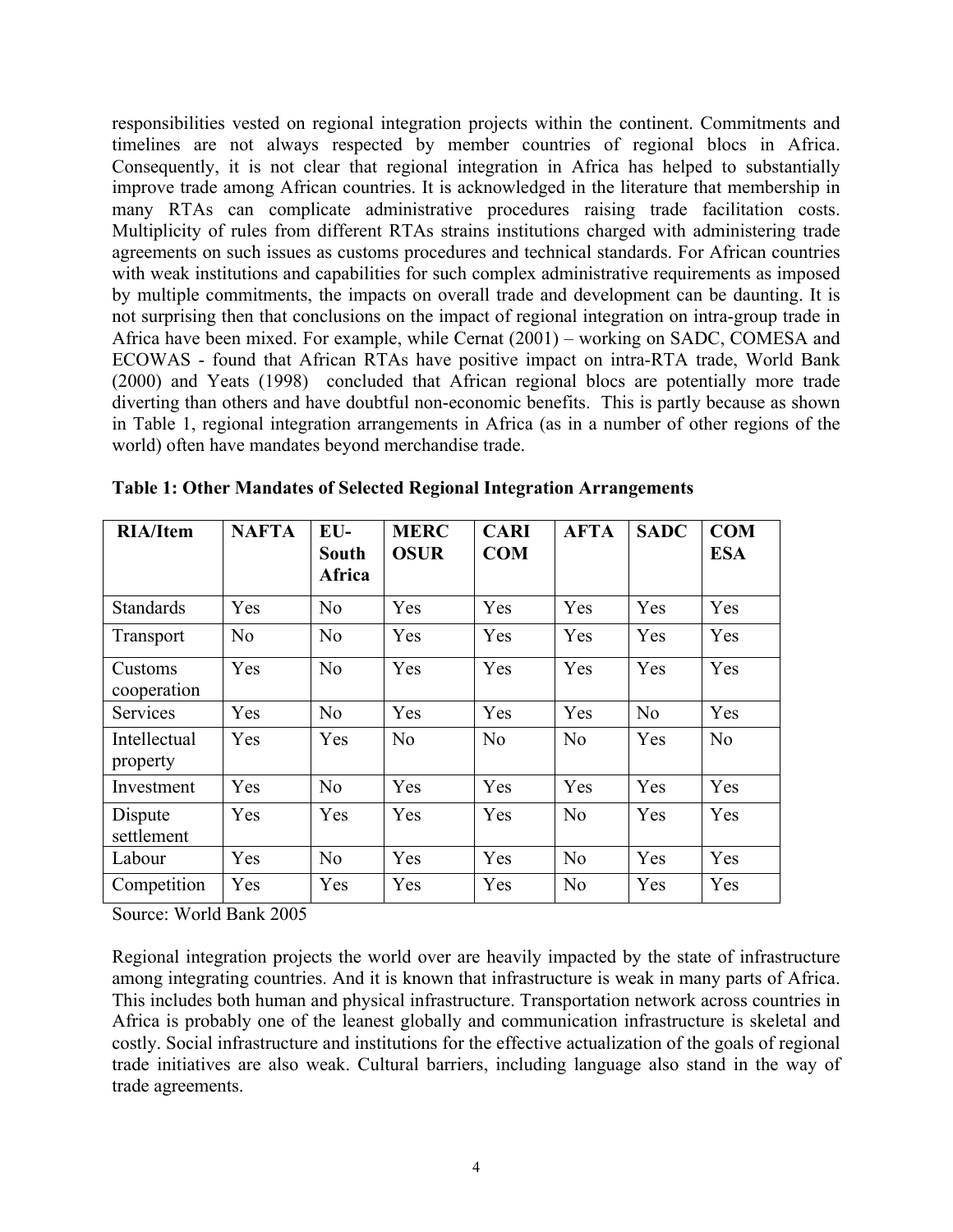Fact is, most regional integration arrangements (RIAs) in Africa reflect not just a desire to increase trade, but more so, the need for improved bargaining power and reduced political tensions among contiguous countries. SADC for example originated in the 1980s as a coalition opposed to apartheid in South Africa and only with progress in the first objective was the creation of free trade area given precedence. Ostensibly in reaction to the relatively high number of conflicts in the region, many other African RIAs are as active in conflict resolution as in trade liberalization. Consequently, while increases in merchandise trade may be meager, participating countries of these RIAs evaluate the success of their efforts in terms of the extent to which conflict has been reduced (World Bank, 2005).

Despite the above though, it remains a fact that the principal objective of RIAs is economic – increasing trade and potentially improving welfare among participating countries remain strategic objectives. Even with significant successes in non-economic objectives, the extent to which an RIA equally improves economic well-being among participating countries is considered critical. Besides improving trade among participating countries, effective trade facilitation, whether led by regional or national reforms, is expected to improve overall trade with the rest of the world and potentially increase the share in global trade of a regional economic grouping. For nearly all African regional economic communities (RECs) though, there has been a race to the bottom in global trade share since early 1980 as shown in Figure 2. Indeed, trade share has become so miniscule that there is hardly any African regional grouping with global trade share up to 1 percent as opposed to SADC's and COMESA's trade share of nearly 3 percent and 2.4 percent respectively in the mid 1960s.



**Figure 2: World Trade Share among Regional Integration Arrangements**

**Source data: UNCTAD** 

It is not a stretch of imagination to propose that poor trade facilitation measures alongside a weakening output base have largely contributed to the dwindling trade fortunes in Africa. For example, constructing a domestic infrastructure measure from a pool of three indicators – overall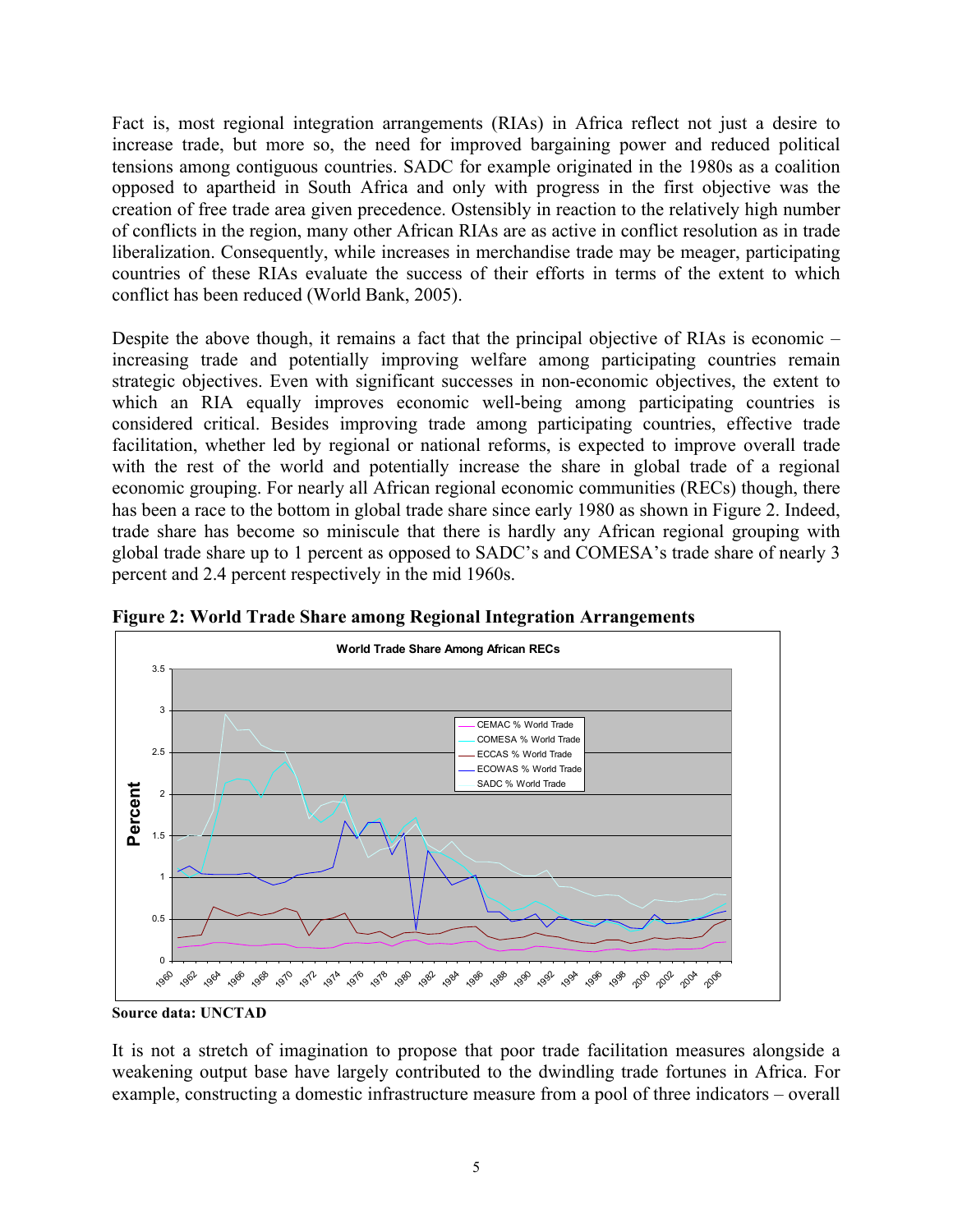infrastructure level, quality of electricity infrastructure and quality of the educational system – from the World Economic Forum's (WEF) Global Competitiveness Report (GCR), Figure 2 shows the relative performance of African (and SADC) countries relative to other selected regions of the world. As can be quickly observed from Figure 3, the gap between Africa and other regions in terms of domestic infrastructure keeps widening by the year. Between 2005 and 2007, Africa's average fell closer to the score of 3 while other regions improved to almost a score of 6 (the lowest score is 1 while the highest score is 7). The same could be said of several other indicators and measures in most benchmarking results involving the region.



**Figure 3: Performance of Selected Regions in Domestic Infrastructure Measure in the GCR**

**Source: WEF GCR, Various Issues**

## **III. The Literature**

Empirical studies on trade facilitation, even though growing, are very recent and generally inadequate (Njinkeu et al 2008). Maur (2008), underscoring the relationship between regional integration and trade facilitation, takes a backward assessment of the implications of regional integration on trade facilitation. Acknowledging that most regional trade agreements presently incorporate trade facilitation dimensions, he tried to evaluate the implications of trade facilitation reforms at the three levels they are usually undertaken – national, regional and multilateral. The aim of the paper was to investigate how regional initiatives can contribute to trade facilitation reform, with the intention of determining where the optimal level of policy intervention lies among the three. The work assumes that in some instances regional solutions, as opposed to national or multilateral ones, can be quite more helpful in solving trade facilitation challenges among contiguous countries. To do so, he applies a 'market failure' test that determines whether a regional public intervention will deliver a welfare maximizing reform, particularly when national remedies to market failures are inadequate. Secondly, following Sauve and Zampetti (2000), he applies a 'subsidiarity test' that tries to match the political jurisdiction of the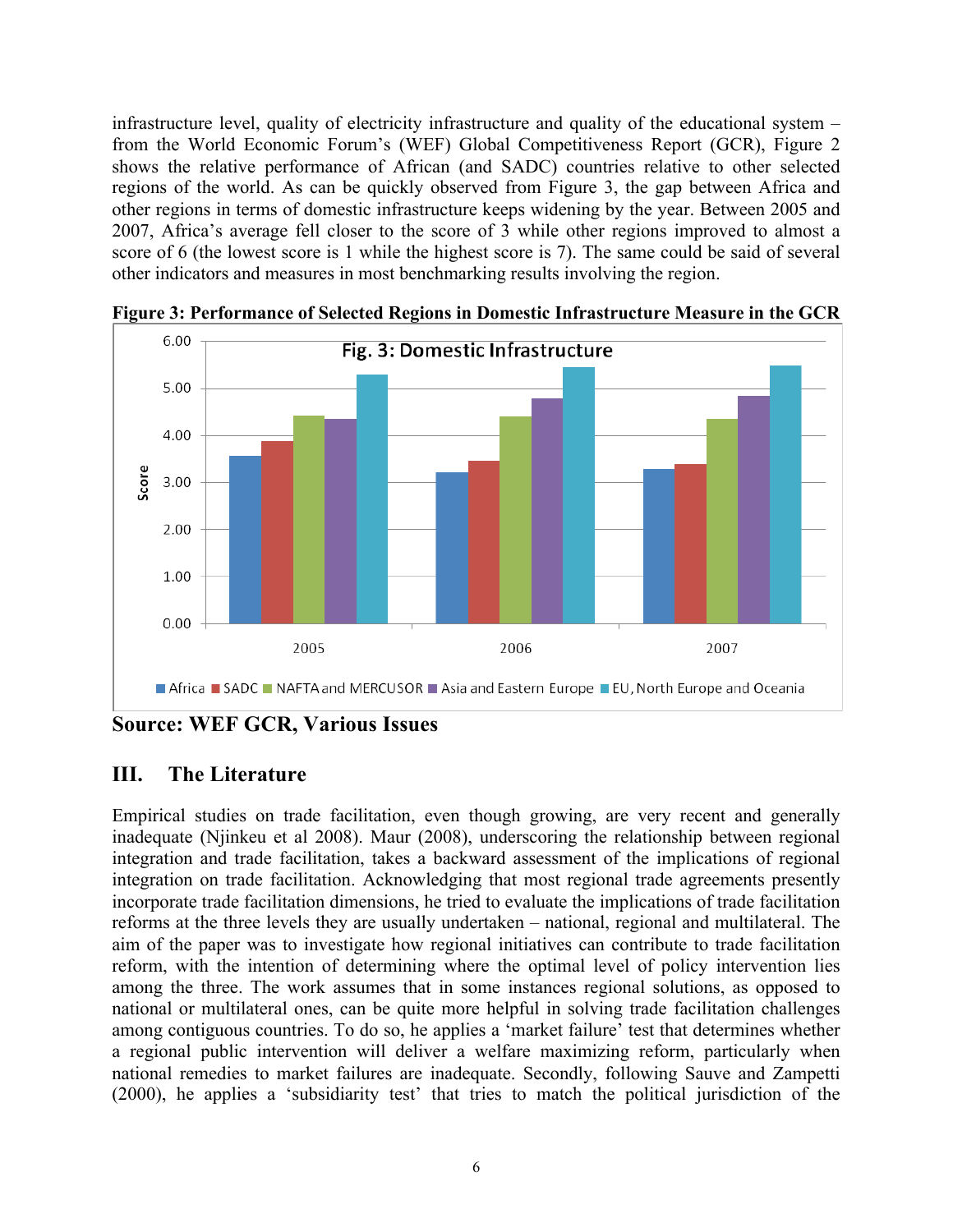responding government to the economic domain of benefits that accrue from the public good which market has failed. For the first test, he insists that regional solutions should be sought when the failing markets correspond to some well-defined set of nations. For the second, he observes that transaction costs to provision of regional trade facilitation are optimized when the most appropriate participants partake in such provision (Arce and Sandler, 2002). He concludes that the need to address coordination and capacity failures, which can occur when disparate national governments independently tackle regional trade facilitation challenges, there is need for care in the choice of operational platform for delivering on regional trade facilitation reforms. In this respect, regional collaboration will not exactly deliver the same results as regional integration. The work attempted to explain why some outcomes of integration-led trade facilitation reforms have not delivered on this theoretical ideal.

Furthering the debate on regional facilitation measures vis-à-vis unilateral liberalization and/or facilitation programmes, Pitigala (2005) studied the seven South Asian countries in SAPTA – Bangladesh, Bhutan, India, the Maldives, Nepal, Pakistan, and Sri Lanka<sup>1</sup>. The author first selected various definitions of 'natural trading partner' including Lipsey-Summers 'volume of trade', geographical proximity and trade complementarity. On the volume of trade criterion, the work finds that only Bhutan and Nepal which have strong trading links with India on account of being landlocked qualify for such characterization. The other countries have overall very low intra-group shares to qualify as natural trading partners. He equally demonstrated that the countries do not qualify on the basis of the second criterion – geographical proximity. He showed that the SAPTA countries all demonstrate tendency to trade intensively with partners outside the region. This was either due to comparative endowments or long historical, religious, cultural or other affiliations. On trade complementarity, using revealed comparative advantages (RCA) indices, he found that India and Pakistan have indices greater than one, indicating that their exports complement the imports of a number of countries in the region. RCA indices of other countries in the region showed limited complementarity. The study concludes that the countries in SAPTA can be characterized only moderately as natural trading partners. Given that much of the factors that led to this characterization are entrenched in the history, previous policies and other impediments in the region, the author concludes that the trade structures that have evolved among these neighbours may not facilitate rapid increase in intra-group trade. In contrast, he thinks there is evidence that previous unilateral trade liberalization efforts by individual countries yielded more pronounced positive results in boosting intra-group trade. He therefore encouraged that these countries should continue the process of unilateral trade liberalization as it would more likely facilitate export diversification. This way, they would hopefully also evolve new comparative advantages and complementarities that would support regional integration.

Dennis (2006) also assesses intra-group trade and trade facilitation measures, with a slightly different bent from Pitigala's work. He studies the Middle East and North Africa (MENA) region and focuses on the development prospects of trade agreements and facilitation measures that have been put in place in the region. The assessment of the impact of trade agreements was twopronged; an analysis of the welfare gains accruable from the myriad regional trade agreements that are popping up in the region and a comparison of these with the gains accruable from trade

<sup>&</sup>lt;sup>1</sup> SAPTA members have in principle agreed to fully implement a free trade area transforming the group to SAFTA (South Asian Free Trade Area) beginning 2006 and full implementation completed between 2009 and 2013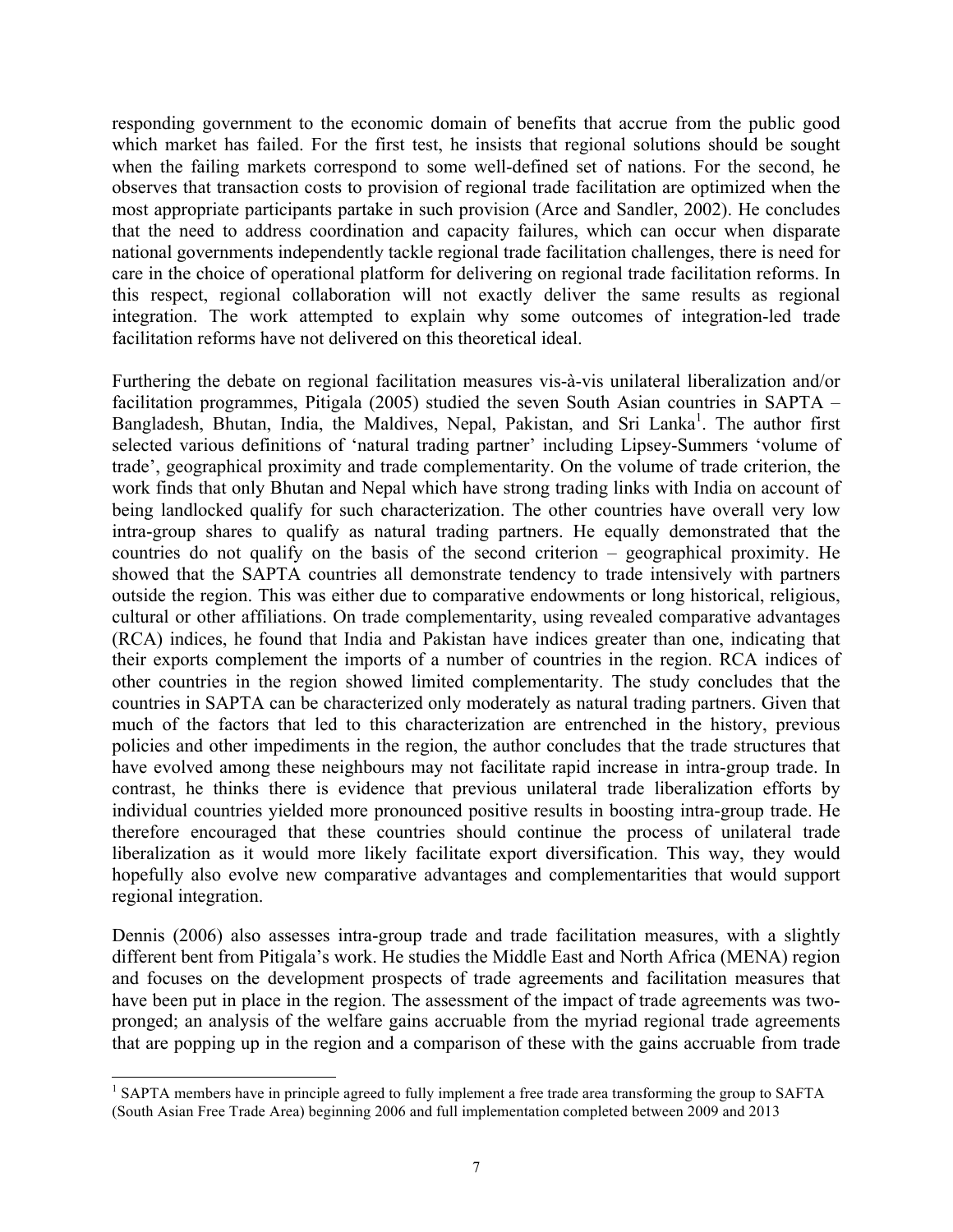agreements with the European Union. The study employs the Global Trade Analysis Project (GTAP) computable general equilibrium model with modifications to capture trade facilitation through technical progress in trading activities in line with Hertel et al (2001). This modification allows for inputting higher indirect (iceberg) costs owing to longer and more cumbersome transit processes in trade between any two countries. He equally incorporates new insights from Fox et al (2003) and OECD (2003) allowing for direct (tax component) cost imputation. For the latter, he uses estimates from a survey by Zarrouk (2003) that calculated inefficiencies in trade facilitation as a proportion of the value of traded goods. The work also assumed that each day saved in shipping time be equal to 0.5 percentage point reduction in ad valorem tariffs (as found by Hummels, 2001 probit estimation). The work finds that intra-group integration and integration with the EU have positive impact welfare in the region. However, the welfare gains from integrating with the EU were about twice those from within-group integration. Adding trade facilitation measures helped to further shore up the gains to about three times their original values. For example, the welfare gains from integrating with the EU were estimated to increase by 0.82 percent of GDP (from \$1.8 billion to \$7.2 billion) while gains to intra-group integration were estimated to increase by 0.1 percent of GDP (from \$913 million to US\$3 billion)

Baller (2007) examined the trade facilitation question from a more micro and sectoral perspective. Given the position of several firm-level surveys that identify technical regulations, rules of origin and customs procedures as key non-tariff barriers, his research focuses on greater enquiry into the nature of and solutions to technical regulations (termed technical barriers to trade in the WTO). He picked two indicators within the body of technical regulations – the effects of TBT liberalization in the form of harmonization and mutual recognition agreements (MRA) for testing procedures. The study first structured a theoretical position derived from Melitz (2003) to formalize expected impacts of harmonization and MRAs programmes and applied the theory to the data. The empirical work in turn examines sectoral impacts of TBT liberalization on both participating and excluded countries using a two-stage gravity model. The major value that the work attempted to add is to situate the empirical analyses on more firmly grounded theoretical analysis – a major gap in gravity models. Identifying two potential channels for increased trade flows from endogenous firm selection process (an intensive margin reflecting the volume of exports by each exporting firm and an extensive margin reflecting the proportion of firms exporting), the work analyzed surveys of telecoms and medical devices industries. The first part of the findings on MRAs is consistent with apriori expectations namely that they do have positive impact on both export probabilities and trade volumes for partner countries. The impact of harmonization on the other hand was not as significant for integrating countries and did not seem to matter for excluded developing countries, but was positive and huge on excluded developed countries. Equally, the probability that harmonization would bring in new exporting firms was higher than the probability that existing firms will increase volume of their exports.

Some other works use general equilibrium models (the most pronounced of which are GTAP CGE models). Some in this category include APEC (1999), Fox et al (2003), OECD (2003) and Hertel and Keeney (2005). APEC (1999) blazed the trail in this respect, with the work on its member countries. It finds that the members' income can be boosted by up to 0.4 percent of its 1997 value (about \$75 billion) by improving trade liberalization and facilitation measures. Fox et al (2003) accounted for both direct (tax) and indirect (iceberg) costs of trade facilitation costs between Mexico and the US and find \$1.8 billion and \$1.4 billion annual welfare gains for the Mexican and US economies respectively. In turn OECD (2003) puts estimated gains from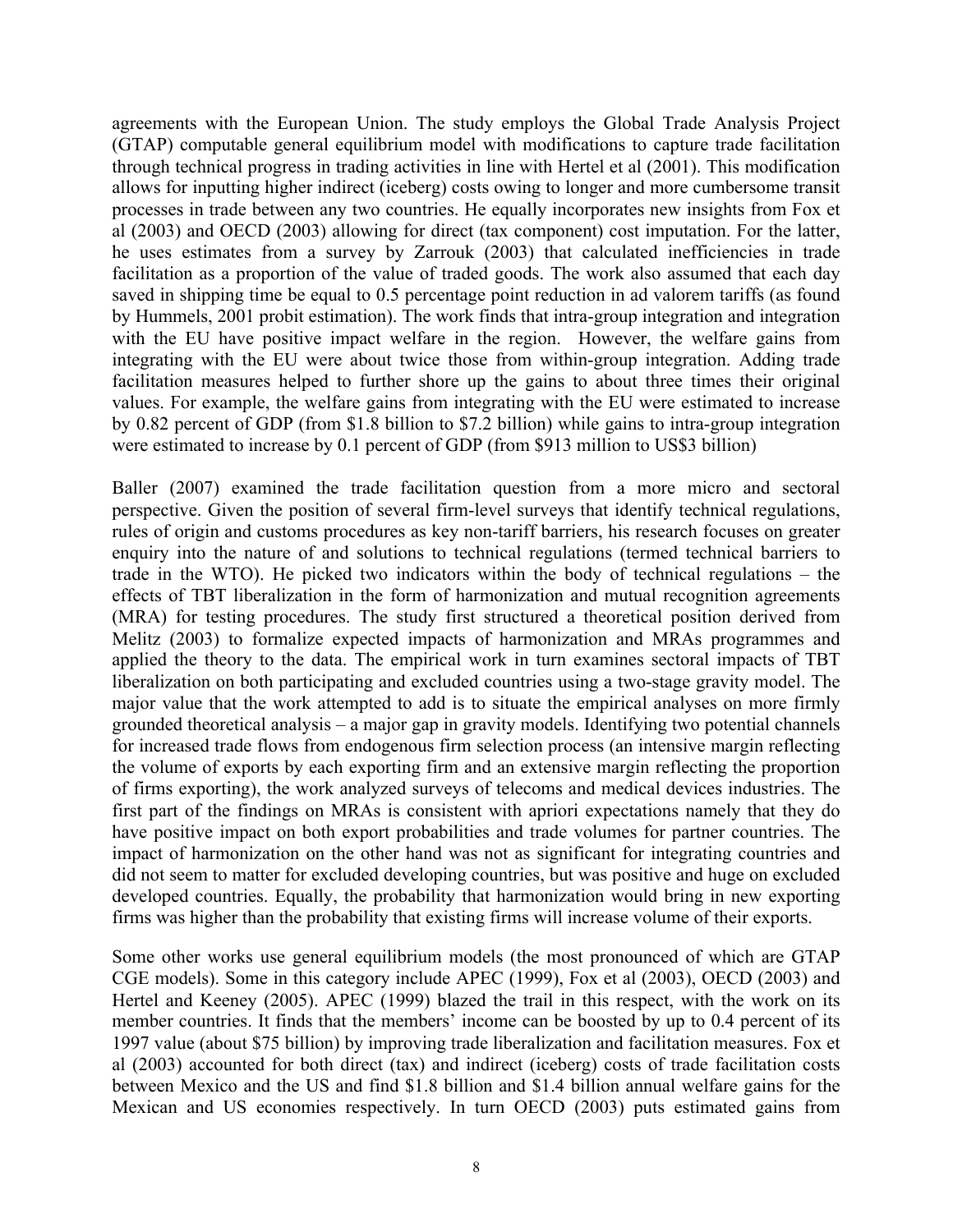reductions in trade transactions costs of 1 percent of value of global trade at some \$40 billion annually. Hertel and Keeney (2005) feeding estimates from Wilson et al (2004) into their model note that facilitation-induced gains from \$150 billion increase in global merchandize trade is about \$110 billion per annum.

## **IV. Methodology**

#### **a. The Basic Model**

The basic estimation framework for this work shall be the gravity model. The gravity model has come to be a popular formulation for statistical analyses of bilateral flows of goods and services between any two countries. Proposed by Tinbergen in 1962, it follows the basic Newton's 'law of universal gravitation' in physics that defines the attraction between any two objects. In line with Newton's intuition, standard representation of the gravity equation in trade relations assumes the amount of trade between countries to be an increasing function of the size of each country represented by its output, and a decreasing function of the obstacles to trade represented by the distance between the two countries. For the latter, the usual measure is the distance between the capital cities of the countries under consideration, viewed as the economic centres.

Since Anderson (1979), a number of studies have tried to give an economically plausible theoretical derivation and justification for the gravity model. As the efforts go, so do the assumptions underpinning the derivation. However, the basic considerations are fairly the same and we briefly outline same underneath following Head (2003).

If the proportion of own income that a country j spends on all goods from all sources be given by  $M_i$  and the share of income that it spends on goods from a particular country i be  $s_{ii}$ . Clearly,  $s_{ii}$ will range between 0 and 1, be positively related to country i's product variety (ni) and quality (ui) as well as be negatively related to the distance between countries i and j (Dij). Relationally, that implies

$$
S_{ij} = \frac{g(\eta_i, \mu_i, D_{ij})}{\sum_{e} g(\mu_e, \eta_e, D_{ej})}
$$
(1)

Anderson's approach to defining  $g(\mu_e, \eta_e, D_e)$  is to assume a single good for all countries (i.e. equation ni to 1) and allowing market preferences ui to vary. However, Bergstrand (1985) rather uses the Dixit and Stiglitz model of monopolistic competition between differentiated but symmetric firms to assume that the variety coefficient ni varies with income Mi while equating preferences ui to 1 (i.e. assuming it is same across countries). Head (2003) showed that for as long as the goods from the same country are of the same average quality and subject to the same transport costs even though they might be differentiated, allowing both quality and variety of goods to vary with elasticity of substitution given by  $\sigma$  will give the g() function (the denominator) as

$$
g\left(\right) = n_i \left(p_{ij} / \mu_{ij}\right)^{1-\sigma} \tag{2}
$$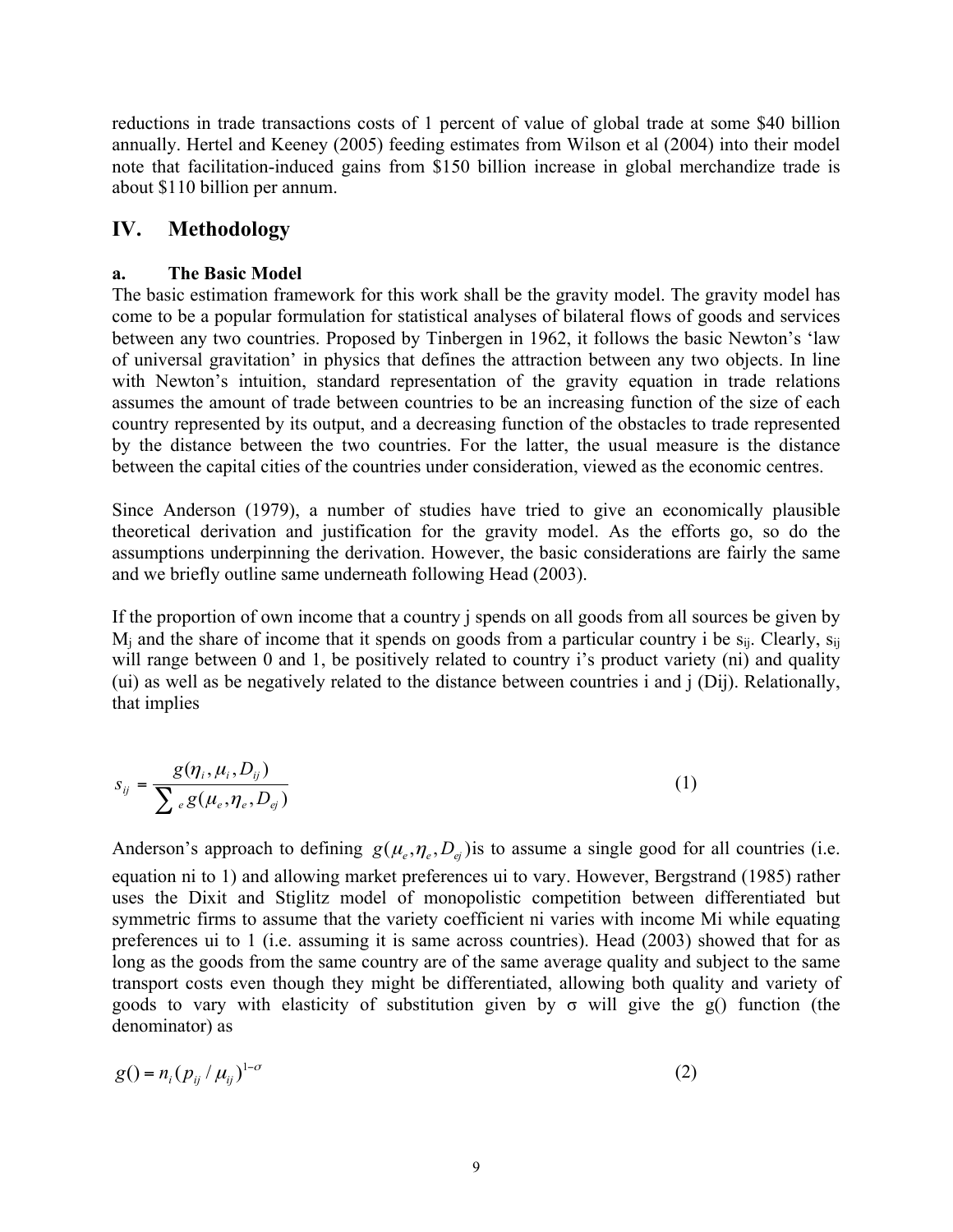Again, relating the export price to the price in the origin country given transportation costs will give

$$
p_{ij} / \mu_{ij} = (p_i / \mu_i) D_{ij}^{\delta} \tag{3}
$$

Where p is the price of goods from country i in country j, D is the distance between the two countries and δ represents exporting country's varieties. Assuming, according to Dixit and Stiglitz that all firms are the same size (q), then ni = Mi/q and defining  $\delta(\sigma - 1) = \theta \ge 0$ , then

$$
g() = M_i D^{-\theta} / (q k^{\sigma - 1})
$$
 (4)

Implying that market share for exporter i is given by

$$
s_{ij} = M_i D_{ij}^{-\theta} R_j \tag{5}
$$

Rj, a term that can represent remoteness is given by

$$
R_j = \left[ \sum_{e} M_e D_{ej}^{-\theta} \right] \tag{6}
$$

However, it has been severally shown that in a frictionless world,  $Rj = 1/Mw$  (with Mw representing world income). For estimation purposes, we simply take the natural logs of income, trade flows and distances to obtain

$$
\ln F_{ij} = a \ln M_i + b \ln M_j - c \ln D_{ij} + d \ln R_j + \varepsilon_{ij}
$$
\n<sup>(7)</sup>

While the standard gravity model does well in predicting and/or explaining trade based on just income and distances of two countries, it leaves out a significant amount of unexplained variation in trade (Head, 2003). As a consequence, many works (including Glick and Rose, 2002; Carrere, 2004; Rose, 2001; Frankel and Rose, 2002; Rose and Engel, 2002; Wilson, 2003, 2004; Njinkeu et al, 2008) 'augment' the traditional gravity model. Most of such augmentation are not exactly very theory-based, but are rather rooted in understanding of the underlying properties of the economies being modelled. Traditional variables for augmentation generally include income per capita, adjacency, common language or colonial ties, border effects and membership of regional integration arrangements (Head, 2000 among several others). The rationale behind income per capita as an addition to income is that higher income countries generally trade more than lower income ones. In the same vein, countries that are contiguous might trade more (particularly there might be preponderance of along-the-border trading that are not captured by distance). Again, it has been shown that countries with common historical, colonial and language links tend to trade more with each other than those that do not share these links. A classic example given in the literature on this is India's trade with the United Kingdom and India's trade with Pakistan. While a standard gravity model will predict same volume of trade for India-Pakistan and India-UK (or even more for the former), actual trade is much higher for the latter owing to historical and language ties. In the case of the SADC which is the main focus of this work, border and regional integration effects offset. The border effect simply denotes the friction that occurs in trade on account of geographical demarcation of countries which hinders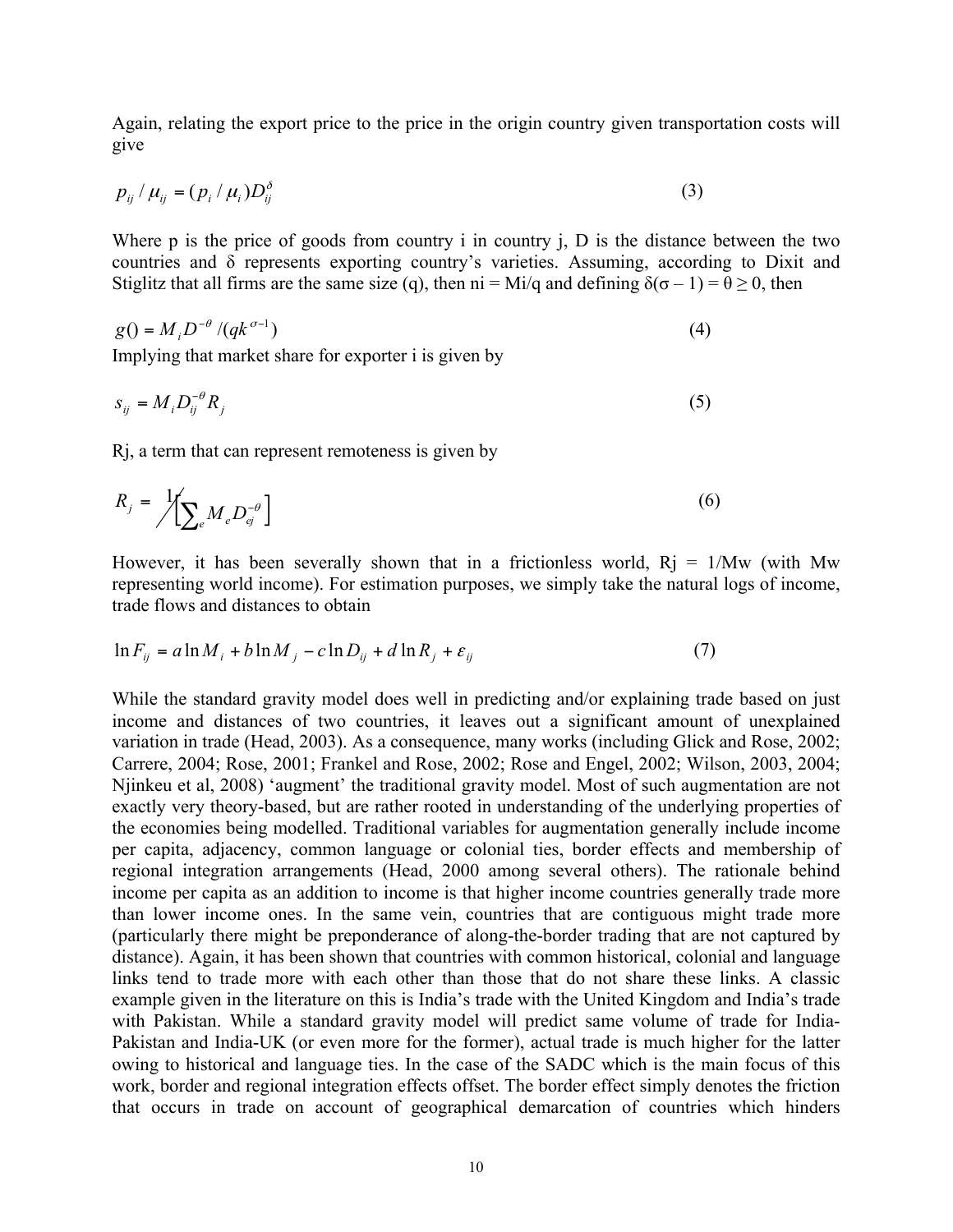unfettered networking among firms. Regional integration effects show the improved impact on trade among countries that may arise on account of membership to the same regional integration arrangement. In particular, with the attention of this work being on trade facilitation, we need such augmentation as described above. Indeed, several works like Limao and Venables (2001); Clark et al (2004) and Njinkeu et al (2008) use augmented gravity models to explain the impact of trade facilitation.

#### **b. Augmented Model – Trade Facilitation Representation**

A key challenge of empirical analyses of trade facilitation is that of definition and data. Maur (2008) citing Wilson (2002) noted that there is no universal understanding of what trade facilitation is, reflecting differences, as well as some evolution, in views of what should be the reforms undertaken to reduce the cost of trading. He then proceeded to define trade facilitation as the simplification of the trade interface between partners. Such trade interface is composed in a broad sense of compliance to government rules by traders, enforcement by authorities of these rules (including taxes), exchange of information, financing, insurance, ICT and legal services, transport, handling, measurement and storage. There are also tangible and intangible aspects of such facilitation measures. The vast coverage of issues in trade facilitation also reflects in differences in perceptions and understanding of trade agreements. But even beyond the conceptual, capturing the specific measures of empirical data that should feed into measures of trade facilitation is even more difficult. Maur (2008) underscores trade facilitation reform as the sum of efforts undertaken at the national, regional and multilateral level designed to reduce trade transaction costs. The implication of the above is that there are diversities in the policy instruments and measures that could be adopted as trade facilitation and even more diversities in the empirical proxying of instruments for it. Thus, the need of any empirical work in the area is to clearly justify the use of any instrument relative to their relevance to the specific trade issues of the geographical area under discussion and of the objectives of the specific work being undertaken.

To help muddle through the facilitation maze, Wilson (2003) adopted four broad measures that according to them generally should meet policymakers' needs. These are ports efficiency, customs environment, regulatory environment and services sector infrastructure. While there seems to be some consensus that these are relevant measures, there is significant diversity in approaches to constructing the indicators that should feed into each of the measures. For example, in a subsequent work (Wilson et al, 2004), they use a mix of indicators from three surveys; the first by Kaufmann et al (2002), the second from World Economic Forum Global Competitiveness Report (2001 – 2002) and the third from IMD Lausanne, World Competitiveness Yearbook (2002). Adopting the same measures, Njinkeu et al (2008) use different indicators drawing mainly from World Economic Forum Global Competitiveness Report (2005 – 2006 and 2006 – 2007). The general understanding then is that within the broad range of 'acceptable' measures for trade facilitation, individual works incorporate indicators that are most relevant to the issues and the group being dealt with.

This work will augment the four broad measures proposed by Wilson (2003) in two ways. First, the composition of the indicators will be slightly different. This might lead to adjustment in the nomenclature for identification of the measures so constructed. Secondly, we drop one of the measures (customs environment) and replace it with two measures, number of documents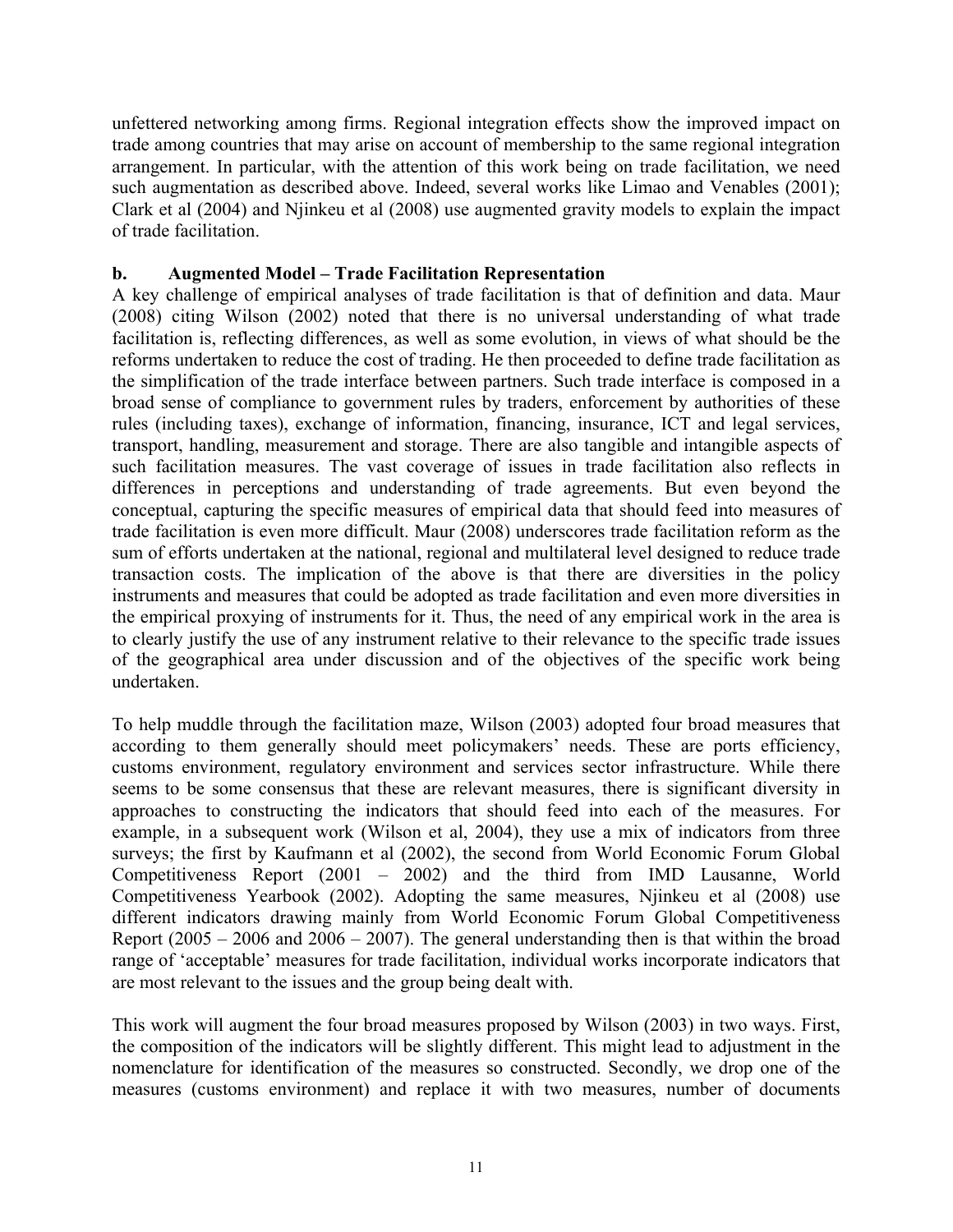required for trade and time taken for trade (both drawn from the World Bank Doing Business Scoreboard). In our view, these are broader measures of policies and programmes to facilitate trade among countries. So we shall construct indicators along five measures, three of which are taken from the Global Competitiveness Report (GCR) of the World Economic Forum. The last two will come from the Doing Business Report of the World Bank. The measures are entry and exit infrastructure (which shall incorporate ports efficiency, but include an additional variable – illegal payments for exports and imports), regulatory environment and domestic infrastructure (incorporating physical and social infrastructure at a broader level than that used in any previous work). These three measures are all drawn from the Global Competitiveness Report. The fourth measure is documents for trade (comprising number of documents required for exports and imports) while the fifth is time taken for trade (aggregating time taken for imports and exports), the last two being drawn from the Doing Business Report.

*Entry and exit infrastructure* will be the average of the three indicators of the rating of quality of facilities in both air and sea ports as well as illegal payments for imports and exports. The rationale is that the three show the state of support physical and logistic infrastructure for entry points for most countries and the quality of infrastructure in these will define the ease of both human and commodity traffic in and out of the country. In addition, the last indicator captures both tariff and non-tariff barriers and complements the time and documents for trade in the Doing Business Report which shall also be used in this work. The *regulatory environment* measure is the average of three indices including wastefulness of government spending, favouritism in decisions of government officials and efficiency of legal framework. Waste in government spending reduces availability of funding for trade-facilitating programmes while favouritism in government decisions impact on efficiency of resource allocation that is necessary for effective productivity and trade. The legal framework on the other hand largely circumscribes the ease of doing business and provides incentives for 'appropriate behaviour' by economic agents while protecting the vulnerable. *Domestic infrastructure* measure comprises the average of three indicators – overall infrastructure quality, quality of electricity supply and quality of the educational system. It measures the broad indices of support physical infrastructure available for business and trade in a country and largely impacts on trade quality and volume. Electricity supply and quality is considered especially important for African countries where this is still a major impediment to productivity and trade. The quality of the educational system complements the indicators on physical infrastructure by incorporating a human development angle to growth and trade imperatives.

The two measures from the Doing Business Report are Time for Trade and Documents for Trade. Time for trade will take the average of time for imports and exports while Documents for Trade will take the average of documentation for both imports and exports. The time for imports and exports in the Doing Business report is reported in number of days it takes for import and export respectively. Documents for imports and exports are recorded in terms of the number of documents required to be able to import and export respectively. Both are absolute numbers taken from hard data unlike in the Global competitiveness Report where they are ratings. Incorporating these measures in the model will yield.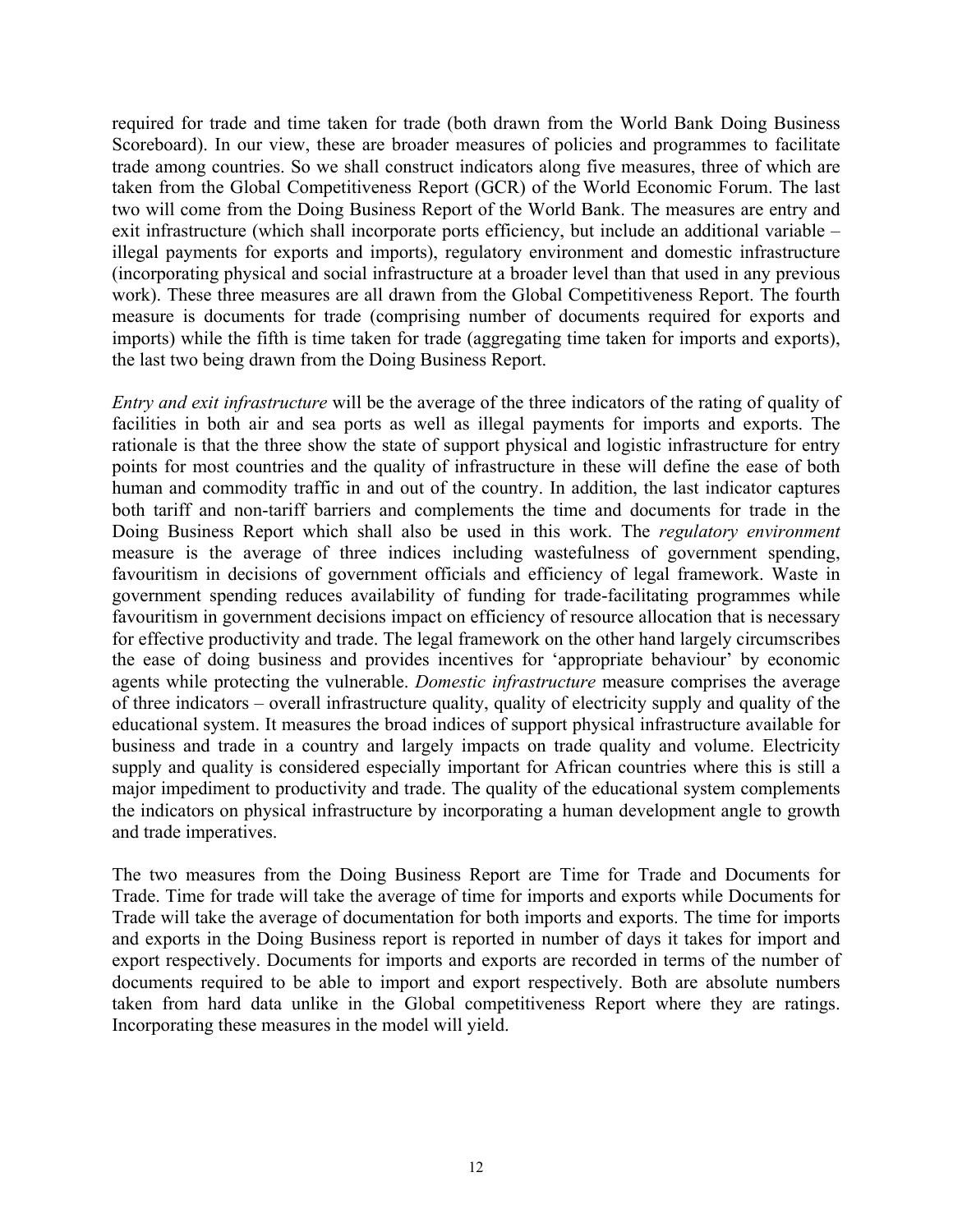$$
\ln(1 + F_{ij}^t) = \alpha_1 \ln Y_i^t + \alpha_2 \ln Y_j^t + \alpha_3 \ln(100 + IAR_{ij}^t) + \alpha_4 D_{ij} + \alpha_5 \ln EEI_i
$$
  
+  $\alpha_6 RE_i + \alpha_7 INF_i + \alpha_8 TT_i + \alpha_9 DT_i + \alpha_{10} PE_j + \alpha_{11} RE_j + \alpha_{12} INF_j + \alpha_{13} TT_j + \alpha_{14} DT_j$   
+  $\alpha_{15} D_{ADJ} + \alpha_{16} D_{SADC} + \alpha_{17} D_{ECOWAS} + \alpha_{18} D_{CEMAC} + \alpha_{19} D_{COMESA} + \alpha_{23} D_{ENG} + \alpha_{24} D_{FR} + \varepsilon_{ij}$  (8)

Note that in the place of M, we have chosen to use standard notation for income Y; TAR is tariff for countries i and j; D is distance and  $D_{ADJ}$  stands for dummy for adjacency;  $D_{SADC}$ ,  $D_{ECOWAS}$ , D<sub>CEMAC</sub>, D<sub>COMESA</sub>, are dummies for the different regional integration groupings represented by countries in the sample;  $D_{ENG}$  and  $D_{FR}$  represent the two major languages in Africa, English and French with the former being the official language among SADC member countries.

Both theoretically and based on previous empirical works, income impacts on trade positively (Soderstrom 2008; Chaisrisawatsuk and Chaisrisawatsuk, 2007; Zaki, 2008; etc). So the expected sign of the coefficient of Y is positive. Tariff should have a negative impact on trade. The GCR indices are based on ratings that range from 1 to 7; countries performing well on the indices are rated high while those not performing well are rated low. As such, higher scores indicate relative strength in a particular indicator. As such, improvements on indicators of trade facilitation including entry and exit infrastructure (EEI), regulatory environment (RE) and infrastructure (INF) should have a positive impact on trade flows. On the other hand, the Doing Business report for the indices we are using are based on hard data on the number and amount of documents and time taken to transact business. As such, countries with lower numbers of documents and time are considered to perform better than others with higher numbers. As such, reduction in number of documents and time for trading should improve trade flows. So the indicators TT and DT are expected to have negative signs. Adjacency, membership of SADC regional grouping and common language should impact trade positively. But membership of the other regional trade arrangements should impact on South Africa's exports negatively given that it is not a member of these.

#### **c. Country Representation and Data**

The data for the study shall include 23countries from Africa (10 of which are SADC member countries and the rest spread among ECOWAS, COMESA and CEMAC). For a complete list, see Appendix Table 2. Data will mainly be drawn from the Global Competitiveness Report (GCR), which over the last one decade, has metamorphosed into the most comprehensive ranking of competitiveness indices across countries. As at 2007, it covered about 25 African countries with 92 indicators spread over 23 measures and therefore facilitates access to relevant measures of competitiveness facilitation in data-poor and weakly covered Africa in useful dimensions. Equally, the Doing Business Report (DBR) of the World Bank is a very measured assessment of selected indices of support to business activities across countries. Indicators in the DBR are fewer than those in the GCR with the former having 31 indicators spread across 10 measures. However, it covers more countries having about 181 countries as at 2008. Consequently, within the range of indicators that it covers, attention to Africa is considerably broad enough to help trade facilitation research. The two publications shall form the main data sources for trade facilitation indicators in this work.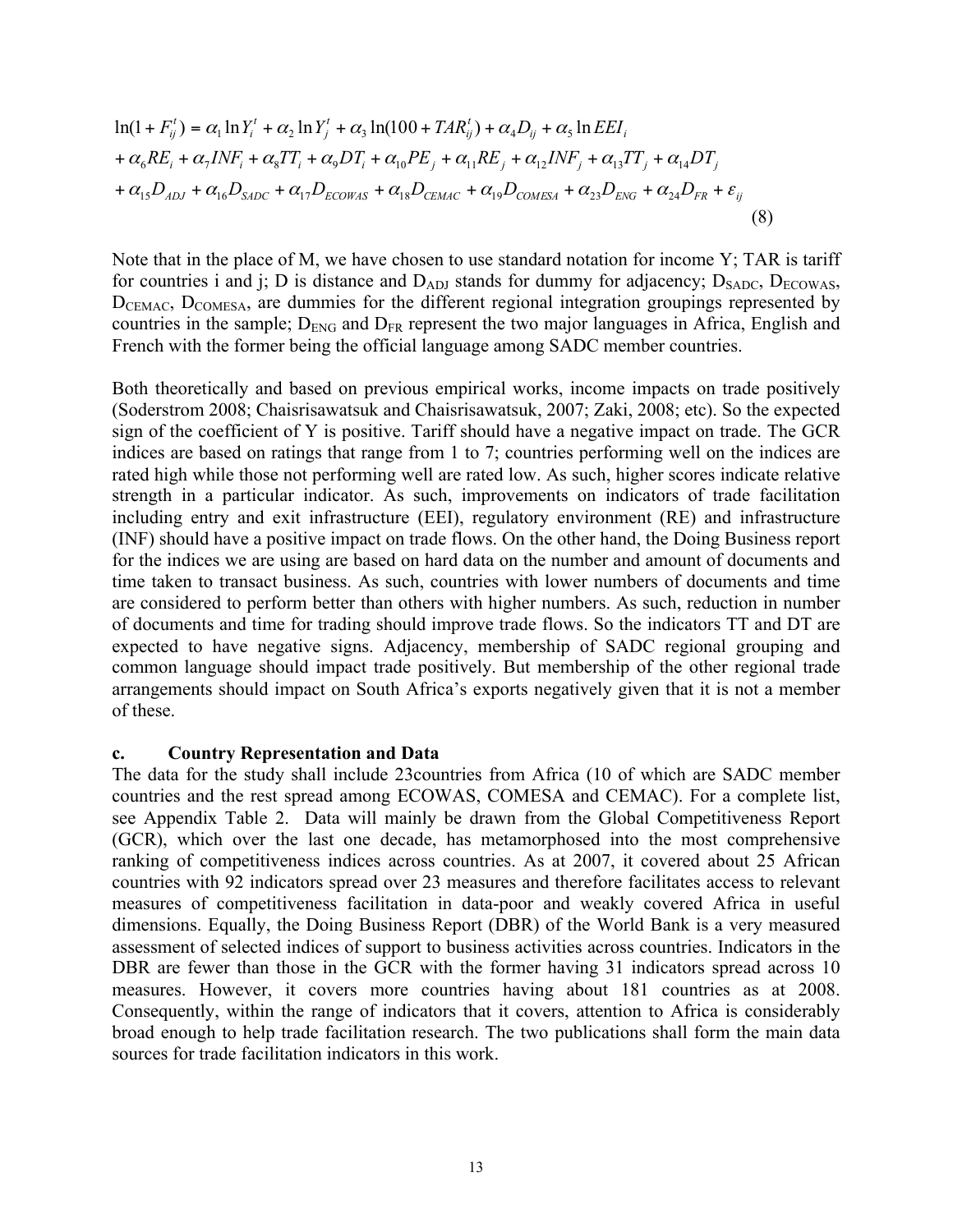The rest of the data are collated from a variety of sources including the Easy Data database consisting of more than 250 000 annual, quarterly and monthly time series from as early as 1988 to the present. Over 170 countries and 20 regions (Africa, SADC, EC, NAFTA, etc.) and 15,000 commodities within 145 industries at all HS and ISIC levels are available. Databases accessible through the World Integrated Trade Solution (WITS) – software designed to integrate several trade related databases and provide easy access – include TRAINS (UNCTAD), COMTRADE (UN Statistics Division) and Integrated Database of the WTO (IDB-WTO) and Consolidated Tariff Schedule (CTS-WTO) are used. Data on distances were obtained from University of Essex Project website; calculated using the great distance formula that applies the longitude and latitude of the capital city of each country in the sample. Individual countries' GDP and imports from South Africa were deflated using each country's GDP deflators obtained from USDA (and calculated from a combination of sources including the World Development Indicators, ERS estimates and baseline regional aggregations).

There were some gaps in the data that we had to either fill using a variety of approaches. For example, tariff profiles for Ghana, Gambia and Zimbabwe for 2006 were not available. So the tariff rates for 2006 were obtained by a linear combination of the 2005 2007 values. For a few other countries, the unavailable profiles were for 2005. We again obtained such through a linear trend of the 2006 and 2007 values. No data exists for trade facilitation measures for Ghana in 2007; so we had to use the same approach to obtain its 2007 values based on scores in 2005 and 2006. Data on trade facilitation for Zambia for 2006 and Benin and Cameroon for 2005 were missing and we calculated these using their relative scores in 2005 and 2007 for the first and scores in 2006 and 2007 for the last two. No data exists for all sample countries in the Doing Business entry for 2005. We had to leave this as zero for all countries. This is likely to affect the results, but we think that might be better than to construct data for all countries across two measures for two years which will no doubt introduce serial bias into the results.

In the Appendix Table 1, we try to show the correlation among the trade facilitation variables. Expectedly, the correlation among the variables from each source of trade facilitation is positive and quite high (0.77 for entry and exit infrastructure and regulatory environment; 0.94 for entry and exit infrastructure and domestic infrastructure and 0.75 for regulatory environment and domestic infrastructure in the GCR and 0.83 for documents for trade and time for trade in the DBR). However, across sources, the correlation is weak and mostly negative.

## **V. Empirical Results**

The results from estimating equation 8 with different sets and subsets of the sample are shown in Table 2. The estimation is a two step procedure that first obtains estimates using both the traditional and augmented variables of equation 8 without country fixed effects and afterwards, includes only the trade facilitation variables alongside either GDP or population, with country fixed effects. The essence of the two stage process is to be able to adequately sieve the impact of the trade facilitation variables independent of 'noise' from other variables in the model.

#### **Table 2: Estimation Results**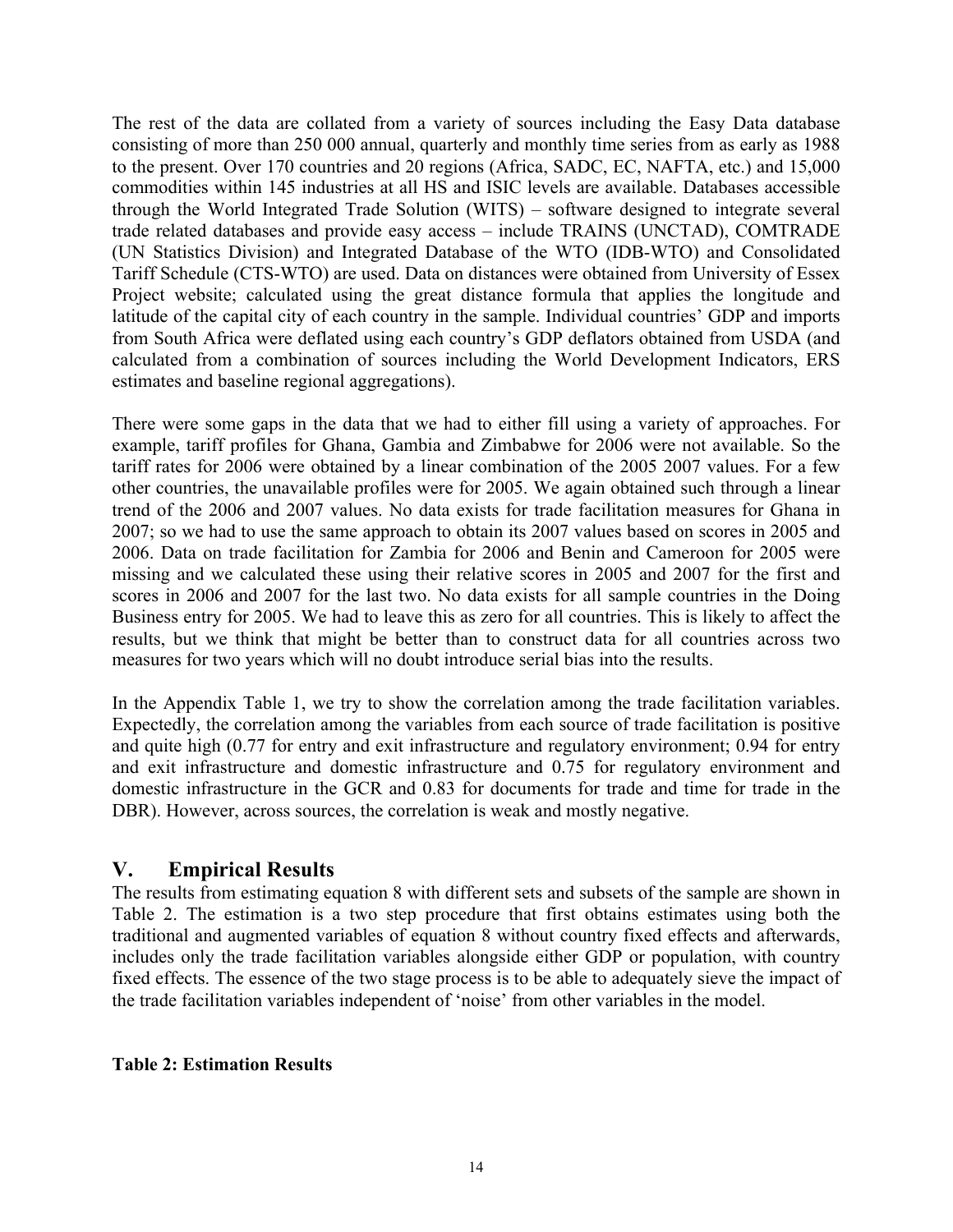|                                | $\mathbf{A}$                 |         |    | B                         |             |
|--------------------------------|------------------------------|---------|----|---------------------------|-------------|
|                                | <b>Without Fixed Effects</b> |         |    | <b>With Fixed Effects</b> |             |
| Variable                       | Coefficient t-Statistic      |         |    | Coefficient               | t-statistic |
| $\mathbf C$                    |                              |         | a/ | 12.97                     | 3.21        |
|                                |                              |         | b/ | 15.45                     | 3.92        |
|                                |                              |         | c/ | 14.05                     | 3.50        |
|                                |                              |         | d/ | 13.32                     | 3.20        |
|                                |                              |         | e/ | 12.52                     | 6.60        |
| <b>GDP</b>                     |                              |         | a/ | 2.01                      | 2.53        |
|                                |                              |         | b/ | 1.03                      | 1.58        |
|                                |                              |         | c/ | 1.97                      | 2.56        |
|                                |                              |         | d/ | 1.30                      | 1.85        |
|                                |                              |         | e/ | 1.31                      | 1.99        |
| Population                     | 1.12                         | 2.69    |    |                           |             |
| <b>Tariff</b>                  |                              |         | a/ | $-0.38$                   | $-0.30$     |
|                                |                              |         | b/ | $-0.65$                   | $-0.50$     |
|                                |                              |         | d/ | $-0.74$                   | $-0.57$     |
|                                |                              |         | d/ | $-0.16$                   | $-0.12$     |
| <b>Exchange Rate</b>           | 1.15                         | 5.88    | a/ | 0.07                      | 0.91        |
|                                |                              |         | c/ | 0.06                      | 0.84        |
|                                |                              |         | d/ | 0.03                      | 0.37        |
|                                |                              |         | e/ | 0.03                      | 0.42        |
| <b>Distance</b>                | 1.37                         | 7.75    |    |                           |             |
| <b>Trade Documents</b>         |                              |         |    | $-0.03$                   | $-2.06$     |
| <b>Trade Time</b>              |                              |         |    | $-0.01$                   | $-1.93$     |
| <b>Domestic Infrastructure</b> |                              |         |    | 0.62                      | 2.02        |
| Entry<br>Exit<br>and           | 7.12                         | 6.35    |    | 0.90                      | 1.73        |
| Infrastructure                 |                              |         |    |                           |             |
| <b>Regulatory Environment</b>  |                              |         |    | 0.69                      | 1.07        |
| <b>English Language</b>        | 0.73                         | 0.59    |    |                           |             |
| <b>SADC Membership</b>         | $-2.15$                      | $-1.43$ |    |                           |             |
| <b>ECOWAS Membership</b>       | 0.58                         | 0.41    |    |                           |             |
| <b>CEMAC</b>                   | $-0.06$                      | $-0.03$ |    |                           |             |

Notes:

a/ represents estimate from models involving only time for trade

b/ represents estimate from models involving only domestic infrastructure

c/ represents estimate from models involving only number of documents required for trade

d/ represents estimate from models involving only domestic regulatory framework

e/ represents estimate from models involving only entry and exit infrastructure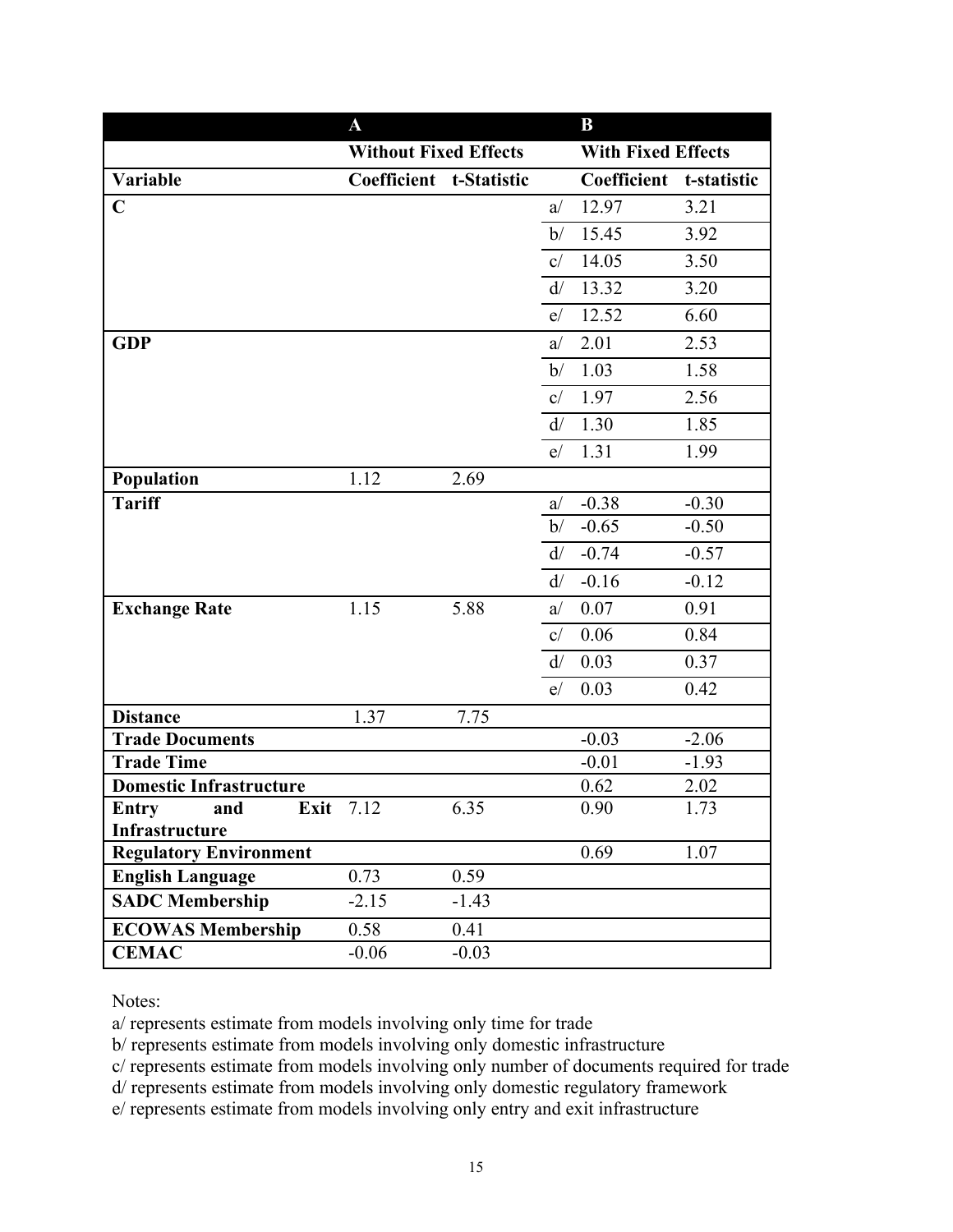Besides, the traditional gravity model has just two major explanatory variables – output and distance. Since distance is not incorporated here, it then makes sense to evaluate our facilitation variables with only output – at least as a first step in understanding their impacts. The two results are shown in panels A and B of each table. Appendix Table 2 on the other hand summarizes the individual country fixed effects obtained from panels B of Table 2. All variables with the exception of time for trade and documents for trade are log-linearized.

Consistent with our hypothesis, we could not confirm positive impact of output for most of the modelling without country fixed effects. In fact, in many of the estimates, the coefficient of output was negative signalling that the weak output base of African countries impacted negatively on trade. This seems to indicate that on account of relatively low GDP, trade in this region is driven more by some other variables. For example, the population variable is one of the most potent. For many versions of the estimation, population was consistently more significant (and positively signed) than output. This may imply recognition of the potential impact of population in market exploration even in the face of low income of some African countries. This might be the case in trade with a country like Nigeria where income level is low but high population may reflect potentially large market that can be explored for the future.

The exchange rate variable also has a very significant positive coefficient in the model without country fixed effects implying that depreciation helps improve trade – expectedly so! However, introducing country fixed effects reduces the overall impact of exchange rate. While the coefficient retains a positive sign, it is no longer significant. The impact of tariff in the model without country fixed effects was so insignificant and sometimes wrongly signed that it had to be dropped. However, turning to the model with country fixed effects, the coefficient assumed the right sign. But it still remained largely insignificant relative to other broad macroeconomic variables in the model. In our view, this is partly a reflection of the decreasing role of tariffs in overall trade – an issue that formed the basis of assessment of extra-tariff constraints to trade as in this study. As rightly noted by Baldwin, the WTO has succeeded in drastically reducing tariffs across nations over the last half century.

For most of the modeling, it was not possible to confirm a coefficient for distance aligned to theory – our estimate has a positive sign. The positive sign remained consistent throughout the different sub sample and cross section selections and with different combinations of the explanatory variables. This, in our view, is not exactly as counterintuitive as it may appear at first. In fact, it seems to be consistent with our hypothesis that theoretical postulation of negative impact of distance for trade may not hold in all cases. Primarily, given its geographical position, elite status in Africa and unique history, South Africa's primary trade and economic relations seem to be more with Europe and the rest of the World than with neighbouring countries. The country is one of very few African countries that export manufactures and so trade intensively with faraway countries. While many African countries trade with South Africa; the relative share of such trade is miniscule compared to that from the rest of the world as we earlier showed in Figure 1. In effect, the estimation results reflect the fact that most of South Africa's big trading partners are distant nations. This result calls into question the standard proposition of the gravity model with a possible exception to the rule worth further investigating. Interestingly other studies in the past have also found similar trends (see Pitigala, 2005 for example). More as if to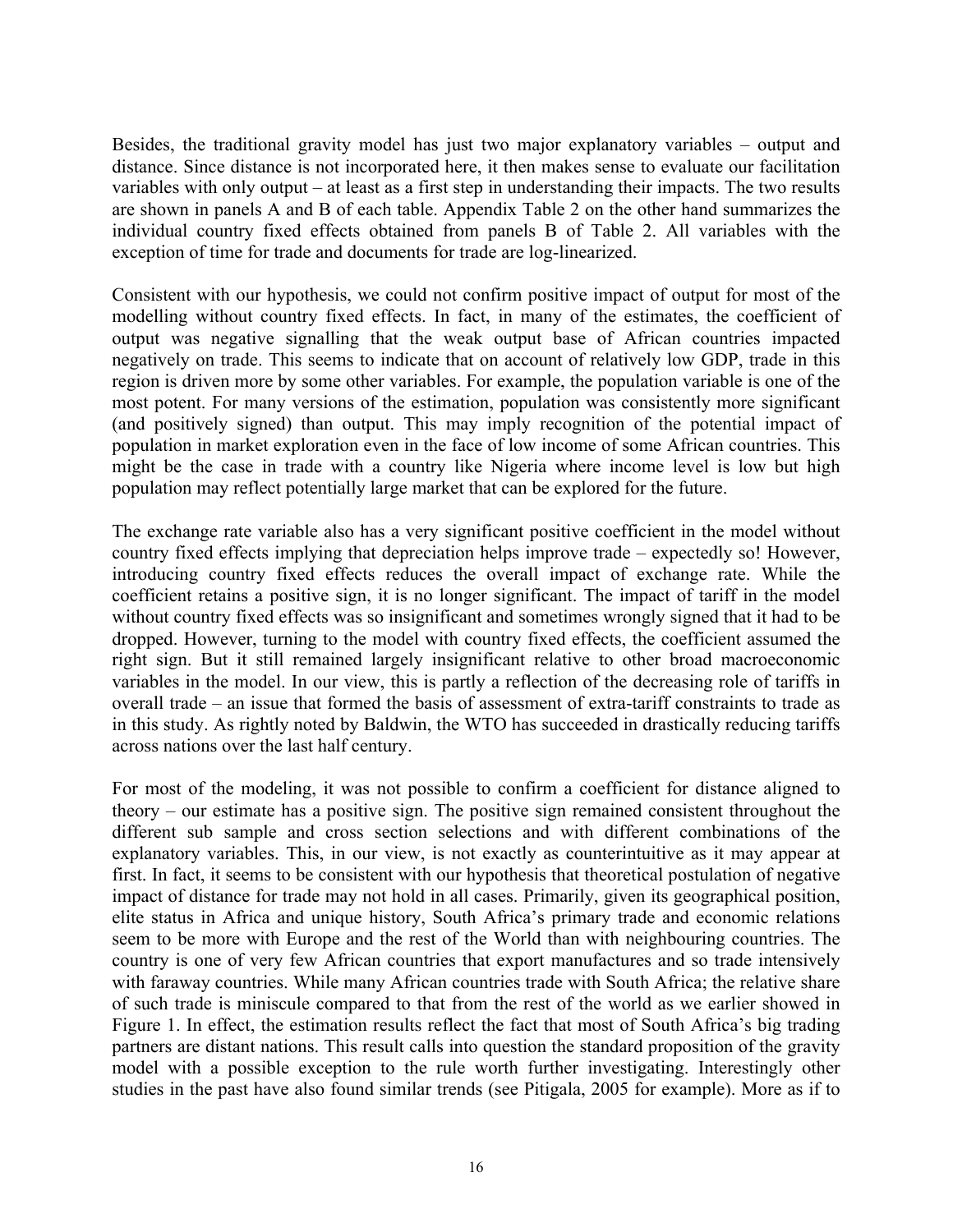further buttress the distance indicator, adjacency equally showed up negative indicating that relative to the rest of the world, South Africa trades less with its immediate neighbours. Like the distance indicator, the coefficient of adjacency in the estimation results is quite significant. Of course, as has been severally admitted, there might be quite a sizable proportion of across-theborder trade that might not be captured by official data. Estimates from the available official data though seem to suggest that sharing borders does not necessarily place any of SA's immediate neighbours at an advantage relative to other trading partners. This may be partly on account of technological advancements in both transport and communication that have greatly shrank the importance of proximity or it may be on account of the relative size of output of the neighbouring countries. Again, as in the distance variable, we had to drop adjacency. We could not confirm the significance of some other 'augmented' variables in the model like English language.

An interesting result arises with the coefficient of the SADC membership dummy. Taken alongside other standard determinants of trade, it consistently showed up negative. Even though the coefficient is not very significant, the natural tendency would be to infer that SADC as a group has negative impact on SA's trade with its neighbours. However, given that the sample is shorter than would have allowed an explicit inference of this sort, it may be too early to come to this conclusion. A better approach is to again point it out as an issue worth further investigating. Interestingly, far-away ECOWAS has a positive impact on exports from South Africa, probably because of Nigeria, but it was not significant enough to merit attention. The coefficient of CEMAC membership was negative but largely insignificant.

Among the trade facilitation measures, entry and exit infrastructure seems to be the most significant factor that affects trade. This result is consistent for both estimations with and without country fixed effects. The data for construction of the index include airport and seaport infrastructure and irregular payments for imports and exports. To a large extent, these summarize the logistic challenges that directly face trade (Clark et al, 2004). The results seem to indicate that while such factors as domestic regulatory environment, which deal with regulation at home may be important for overall productivity and possibly for exports, their impact on imports at the global level may be marginal. The same goes for domestic infrastructure which does not seem to have very direct interface with goods from other countries at the time of exchange. The results show both variables are marginal for determining imports from South Africa by other countries. Being quite encompassing and reflexive of trends in the other variables, the results on entry and exit infrastructure is not surprising. About 14 of the 22 countries in the sample (excluding South Africa) have positive influence on South Africa's exports (data for Namibia and Botswana were a bit problematic though and this could have accounted for the outcome for those countries). These positive impacts reflect (ostensibly unexploited) potential for increasing trade.

Thereafter, we bring in the individual trade facilitation variables one at a time to evaluate their impacts given country specific effects. This set of equations was estimated with only the GDP and/or population as principal accompanying variable<sup>2</sup>. The results are shown in panel B of Table 2. While GDP entered most of the variables (as opposed to population used in the model

<sup>&</sup>lt;sup>2</sup> Limited degrees of freedom make it difficult to estimate with the whole array of basic and augmented gravity variables alongside the trade facilitation variables when fixed effects of the many countries included in the sample are taken into account.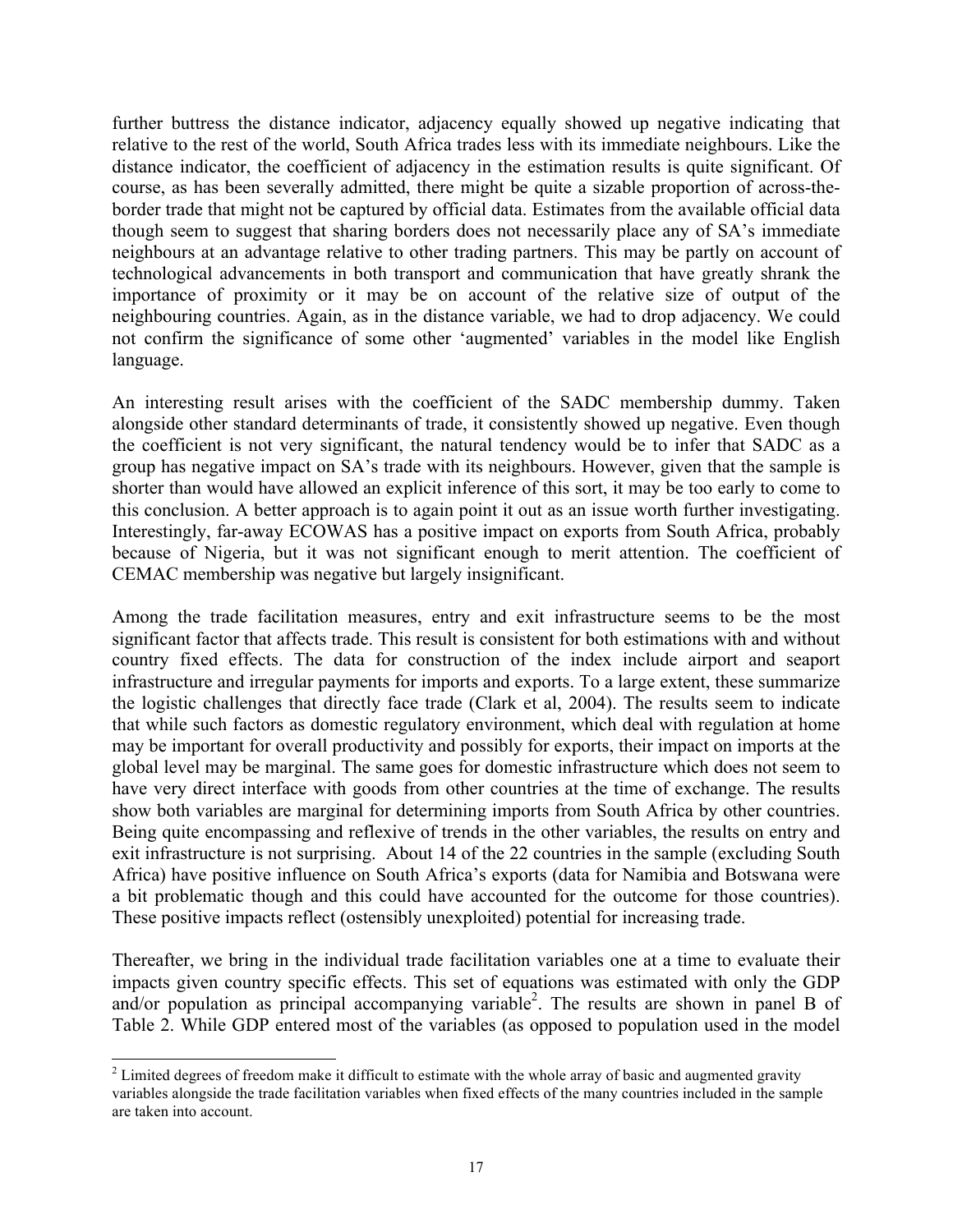without fixed effects), it is significant at 5 percent probability levels in 3 out of the five equations – retaining only marginal (10 percent and above) significance in the others. Tariff entered four out of the five equations, but while it was correctly signed, it was not significant in any. The same goes for exchange rate. Among the trade facilitation measures, domestic infrastructure, the number of documents required for import and export and time (in days) taken for export and import have clearly significant effects when country fixed effects are accounted for. The first positively and the last two negatively; all according to specification. The indication then is that within Africa, domestic infrastructure, documentary requirements for trading and time taken for berthing and cargo clearance assume added significance. This result is consistent with findings in Limao and Venables (2001), Kurz et al (2008) among others that show that African countries significantly lag behind in customs reforms that reduce documentation and enhance turn around time for cargo at ports. Ditto for domestic infrastructure; a lot has been said on this and much more can still be said with respect to trade within Africa. Entry and exit infrastructure was again moderately significant (this time at 10 percent) while the significance of the regulatory environment could not be directly confirmed. All variables remain rightly signed though.

## **VI. Some Implications for Policy and Research**

This work set out to evaluate the impact of trade facilitation measures on trade within Africa, using exports from South Africa. The study is undertaken within the context of conclusions by Aldaz-Carroll (2006) that developing countries face an increasing need to upgrade the standards of their domestic markets and of their exports. To do so, the work examined exports from South Africa to 23 countries in Africa, 10 of which are in the SADC. We constructed five measures from a total of 13 indicators from the Global Competitiveness Report of the World Economic Forum and the Doing Business Index of the World Bank. Using an augmented gravity model, we obtained estimates from data covering the period 2005 through 2007.

The estimation results seem to support the kick-off hypotheses that there are exceptions to the provisions of theory on the import of distance, output and tariff on trade among contiguous countries. For exports from South Africa, population seems to be more important than output, indicating attention to market potentials rather than current purchasing power when country fixed effects are not taken into consideration. When it is, output becomes important, and is regularly more important than population. With the dismantling of tariff barriers, exchange rate influences have become critical in determining trends in trade. The coefficient of the distance indicator is particularly atheoretical. While theory provides for a negative impact, estimates indicate positive impact showing that South Africa exports more to distant nations than to ones that are nearer it. In this same direction, the coefficient of adjacency was negative implying that being close endows no greater advantage to any of the countries in the sample relative to others.

A most compelling result, though not as significant as other 'relevant' variables, is that of the coefficient of SADC, which showed up to impact negatively on exports. While the outcome of including other regional groupings in the model could be ignored for the time being, the implications of a negative sign for SADC regional grouping for South Africa's exports are not miniscule. Importantly, the signal being sent is that the high investment into the formation of the regional grouping currently have had net negative impacts on exports from South Africa to the rest of the countries in the region, consistent with indications from Figure 1. Certainly, there are dynamic gains from regional integration (Neary, 2001; Coe et al, 2005, Velde and Meyn 2008,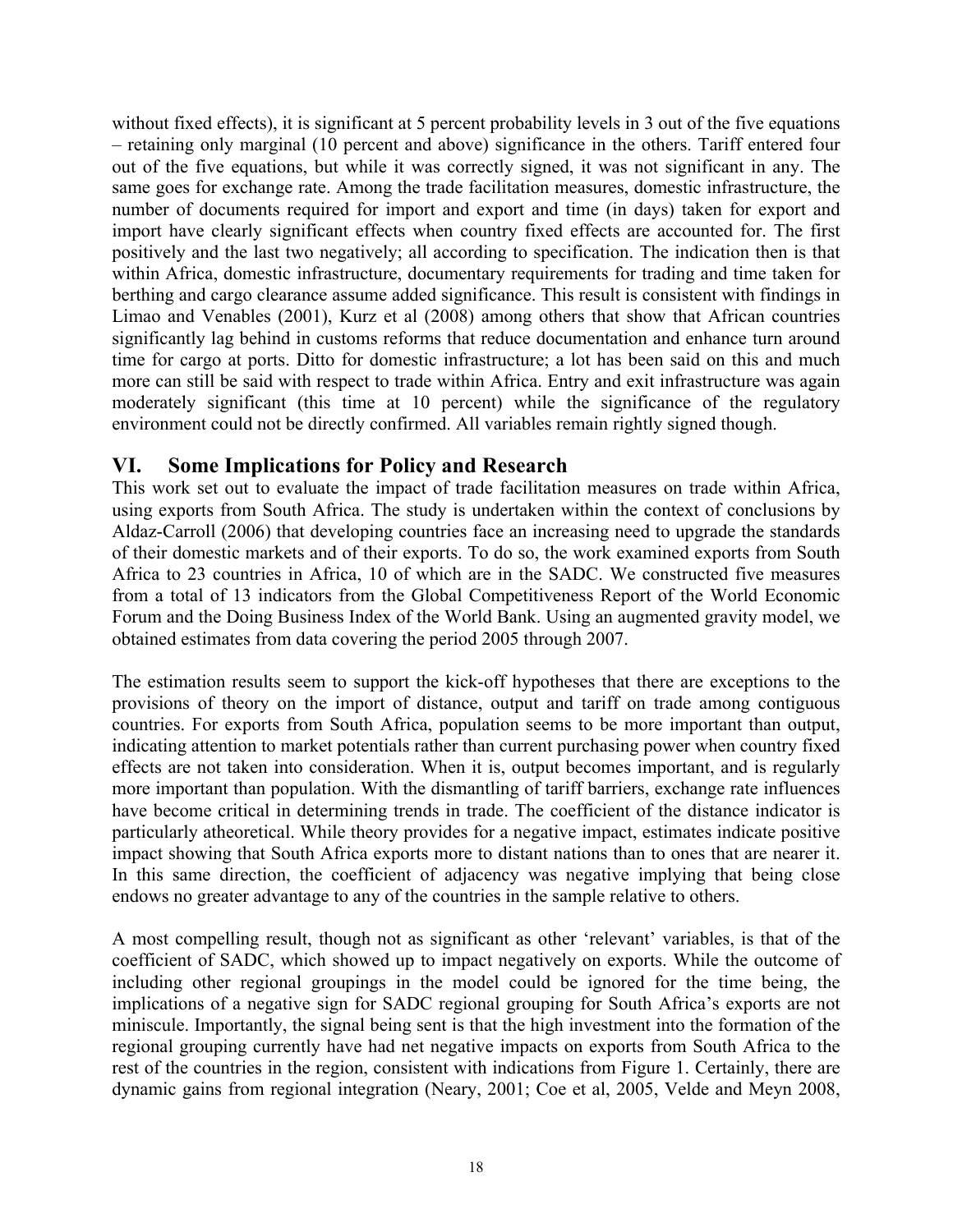etc), but these are mostly indirect and even more difficult to measure. When the most direct impact of regional agreements and proximity are not realized, there are really no guarantees for the less direct and more difficult to measure expected benefits.

In contrast, nearly all the measures of trade facilitation constructed for the purpose of this study matter at some point – with entry and exit infrastructure impeding trade the most when country fixed effects are not taken into consideration and time and documents for trade and domestic infrastructure being very important when they are. Simply put, distance could become an advantage (disadvantage) when these trade facilitation measures are (not) in place. Equally, investments in regional trade agreements matter little when these variables are not put in place. In fact, for such regional groupings with the diversity and attendant complexities of forming an RTA as exist in SADC, regional trade agreements can work against trade within the region if not well complemented by other factors.

Within this context, it becomes easy to see what these imply both for national/regional policies pursuing trade agreements and for research on implications of alternative scenario for regional economic groupings. The argument can be made that South Africa is unique being sandwiched within relatively low income countries with weak infrastructure. But so are many relatively large developing economies in Africa to some extent – Kenya within the EAC, Nigeria within ECOWAS and Cameroon within CEMAC. First, the blind pursuit of regional economic agreements simply based on expectations of positive impact borne out of theoretical postulations simply does not help. Worse still, when countries do not regularly evaluate impact using available data on measurable indicators of welfare improvement, trade creation and increased integration among participating countries, the potential negative impacts could escalate. It is usually taken for granted by most countries that proximity qualifies them for regional integration without complementary evaluation of the level of integration on the ground at the point of integrating or even potentials for such integration over time. The result is the frustration that has come to characterize most regional integration efforts in Africa as divergent economic bases and intentions and weak assessment of the costs of such integration ultimately may mean a demise of the efforts and loss of investments with overall negative impact on welfare. However, it makes sense for countries, even while understanding that the minimum conditions for integration are not on the ground, to proceed with integration if they evaluate that the cost of putting the requisite facilities that will improve overall conditions and lead to effective integration could be borne by the countries with the aim of gains over the long run. But this has to be a decision that is made with appropriate evaluation of both potential costs and benefits. Country characteristics differ highly and evaluation of such potential costs and benefits has to take into consideration these characteristics, as is the case in SADC and many African regions.

For research, it clearly does seem that generalizations on impact of regional integration on trade are exaggerated. With technological improvements in transport and communication leading to reduced costs, the part of distance for trade agreements, regional groupings and effectively bilateral trade in standard model formulation may need to be re-evaluated – at least in the case of some countries with defined peculiarities. In particular, it seems that there is need for case by case assessment of the direction of impacts. Definitely, it is not expected that the impact of costs would be positive, but as has come to be widely acknowledged by now, distance does not always equate to higher transport costs.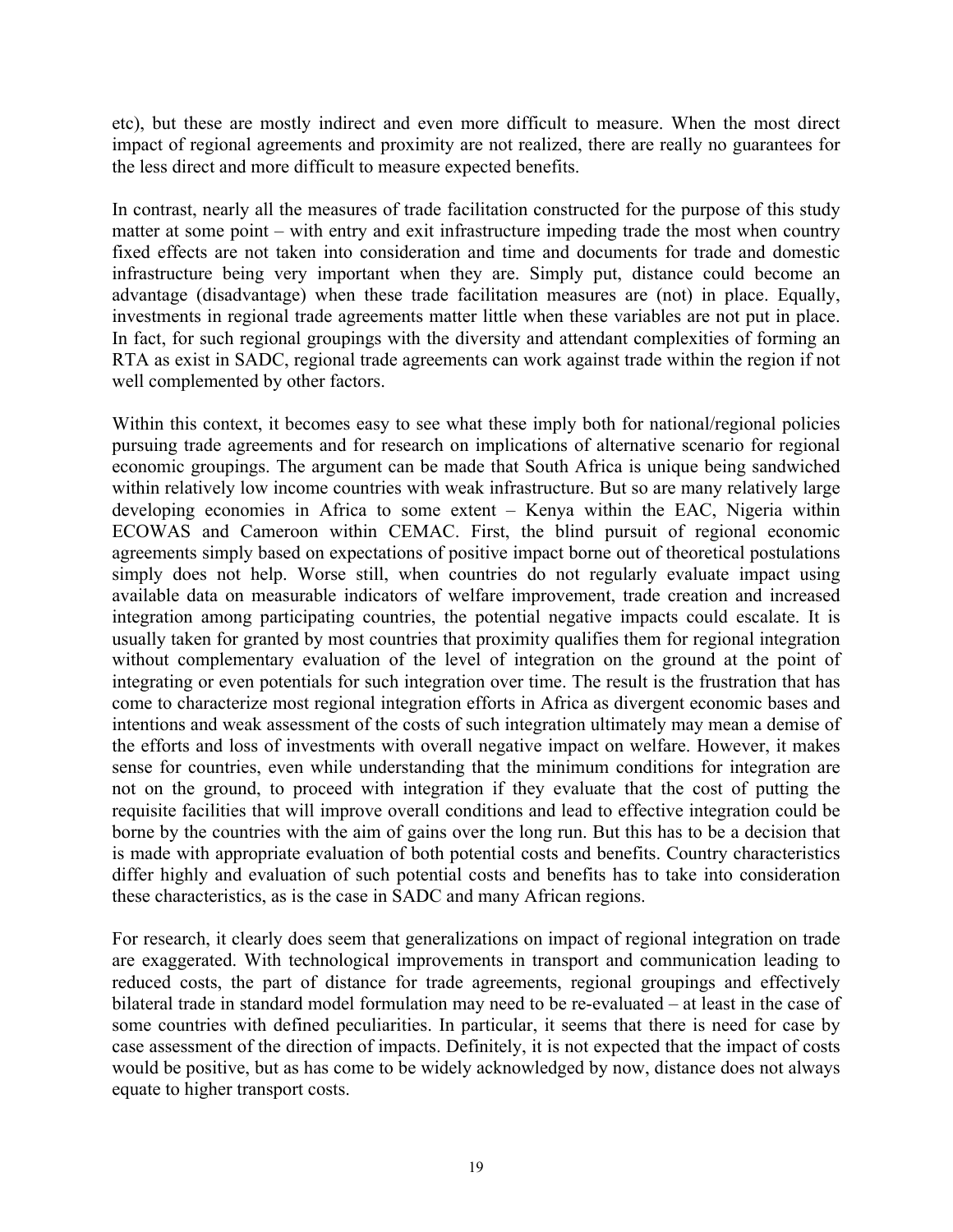#### **References**

Aldaz-Carroll, Enrique (2006) "Regional Approaches to Better Standards Systems" World Bank Policy Research Working Paper 3948, June 2006, the World Bank Group

Anderson, J.E. (1979) "A Theoretical Foundation for the Gravity Equation." American Economic Review, Vol. 69 (1): 106-116.

Arce, Daniel G., and Todd Sandler (2002) "Regional Public Goods: Typologies, Provision, Financing, and Development Assistance" Stockholm: Almqvist and Wiksell International for Exert Group on Development Issues, Swedish Ministry of Foreign Affairs.

Asia Pacific Economic Cooperation (APEC) (1999) "Assessing APEC Trade Liberalization and Facilitation: 1999 Update" Economic Committee, September 1999. APEC: Singapore.

Baller, Silja (2007) "Trade Effects of Regional Standards Liberalization: A Heterogeneous Firms Approach" World Bank Policy Research Working Paper No 4124, February 2007

Carrere, C. (2004), "African Regional Agreements: Impact on Trade with or without Currency Union." Journal of African Economies, 13(2): 199-239.

Chaisrisawatsuk, S. and W. Chaisrisawatsuk (2007) "Imports, exports and foreign direct investment interactions and their effects", pp.97-115, Chapter IV in ESCAP, Towards coherent policy frameworks: understanding trade and investment linkages – A study by the Asia-Pacific Research and Training Network on Trade, (United Nations, New York).

Clark, Ximena, Dollar, David and Micco, Alejandro (2004) "Port Efficiency, Marine Transport Costs and Bilateral Trade" National Bureau of Economic Research (NBER), Working Papers, No. 10353

Cernat, L. (2001) "Assessing Regional trade Arrangements: Are South-South RTAs More Trade Diverting?" Global Economy Quarterly, 2 (3): 235-59.

Coe, D. T., E. Helpman and A.W. Hoffmeister (1997) "North-South R&D Spillovers", Economic Journal 107, 134–49

Dennis, Allen (2006) "The Impact of Regional Trade Agreements and Trade Facilitation in the Middle East North Africa Region" World Bank Policy Research Working Paper 3837, February 2006

Frankel, J.A and A.K. Rose (2002) "An Estimate of the Effect of Common Currencies on Trade and Income" Quarterly Journal of Economic, 117(2): 437-66.

Fox, A., J. François, and P. Londono-Kent (2003) "Measuring Border Crossing Costs and their Impact on Trade Flows: The United-States-Mexico Trucking Car." GTAP Resources No. 1282, Purdue University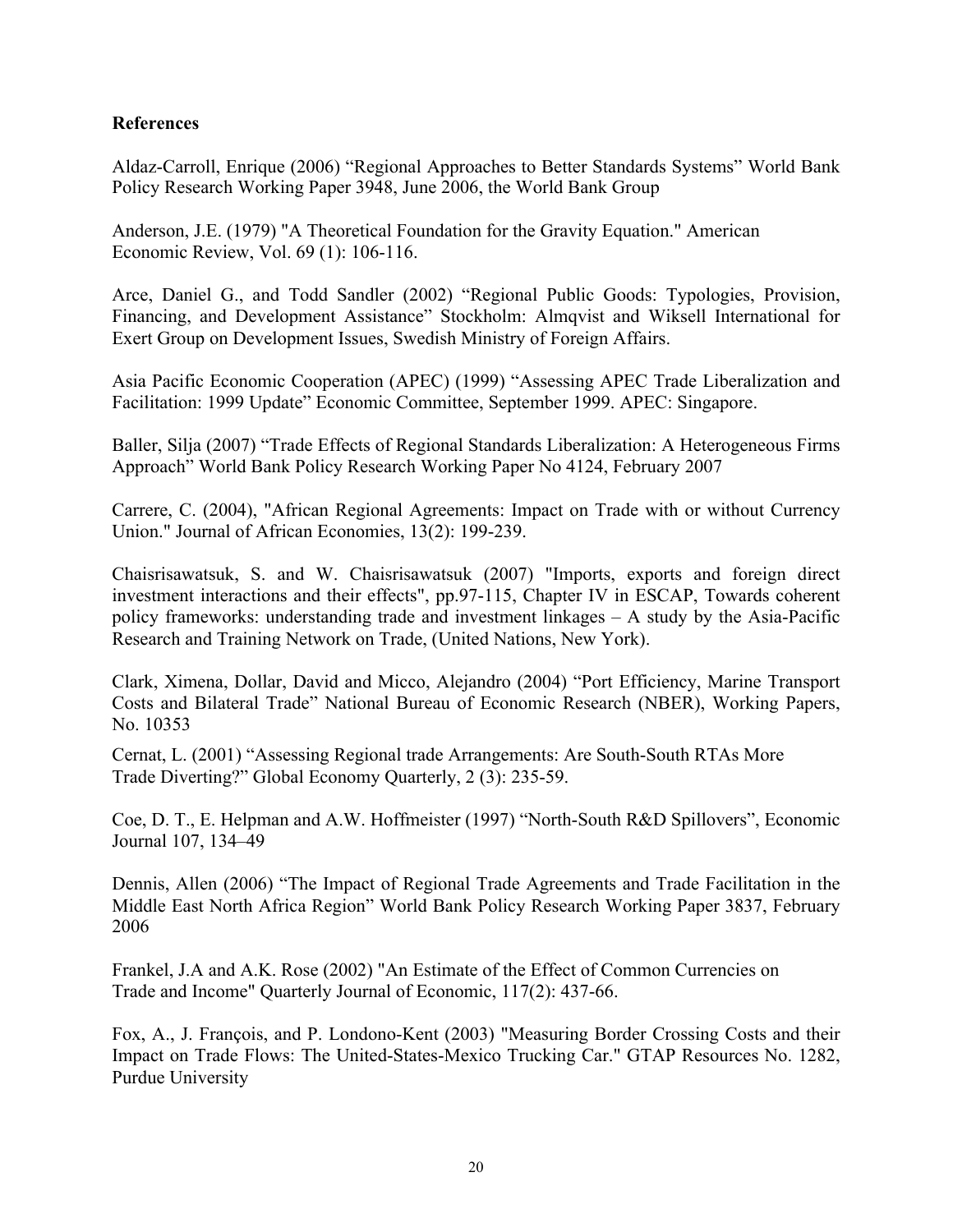Glick, R. and A.K. Rose (2002) "Does A Currency Union Affect Trade? The Time Series Evidence" European Economic Review, 46: 1125-1151

Head, Keith (2003) "Gravity for Beginners" Work-in-Progress paper prepared for University of British Columbia Students, UBC 2053 Main Mall, Vancouver, BC. V6T1Z2 Canada, January 2003

Hertel, W.T., Walmsley, T. and K. Itakura (2001) "Dynamic Effects of the 'New Age' Free Trade Agreement between Japan and Singapore," Journal of Economic Integration, 16, pp.446- 484

Hertel, T. and R. Keeney (2005) "What's at stake: the relative importance of import barriers, export subsidies and domestic support", in Anderson, K. and T. Hertel (eds), Agricultural Trade Reform and the Doha Development Agenda

Hummels, D. (2001) "Time as a Trade Barrier" Department of Economics, Indiana: Purdue University, Mimeo

Kurz, Sonja, Thomas Otter and Felix Povel (2008) "SADC Trade Integration – The Effect of Trade Facilitation on Sectoral Trade: A Quantitative Analysis" Chapter 3 of the Book Project Monitoring Regional Integration in Southern Africa Yearbook 2008; Written with support of the GTZ/GFA Programme to strengthen the SADC Secretariat.

Limao, N. and A.J. Venables (2001) "Infrastructure, Geographical Disadvantage, Transport Costs, and Trade" World Bank Economic Review, 15, 3: 451-479

Maur, Jean-Christophe (2008) "Regionalism and Trade Facilitation: A Primer" Policy Research Working Paper 4464, the World Bank Development Research Group Trade Team January 2008

Melitz, Marc (2003) "The impact of trade on intra-industry reallocations and aggregate industry productivity", Econometrica

Neary, J.P. (2001) "Foreign Direct Investment and the Single Market" Draft paper CEPR and University College Dublin

Njinkeu, Dominique, John S. Wilson and Bruno Powo Fosso (2008) "Expanding Trade within Africa: The Impact of Trade Facilitation" Policy Research Working Paper 4790

Organization for Economic Cooperation and Development (OECD) (2003) "Quantitative Assessment of Benefits of Trade Facilitation" OECD Document TD/TC/WP(2003)31/Final

Pitigala, Nihal (2005) "What Does Regional Trade in South Asia Reveal about Future Trade Integration? Some Empirical Evidence" World Bank Policy Research Working Paper 3497, February 2005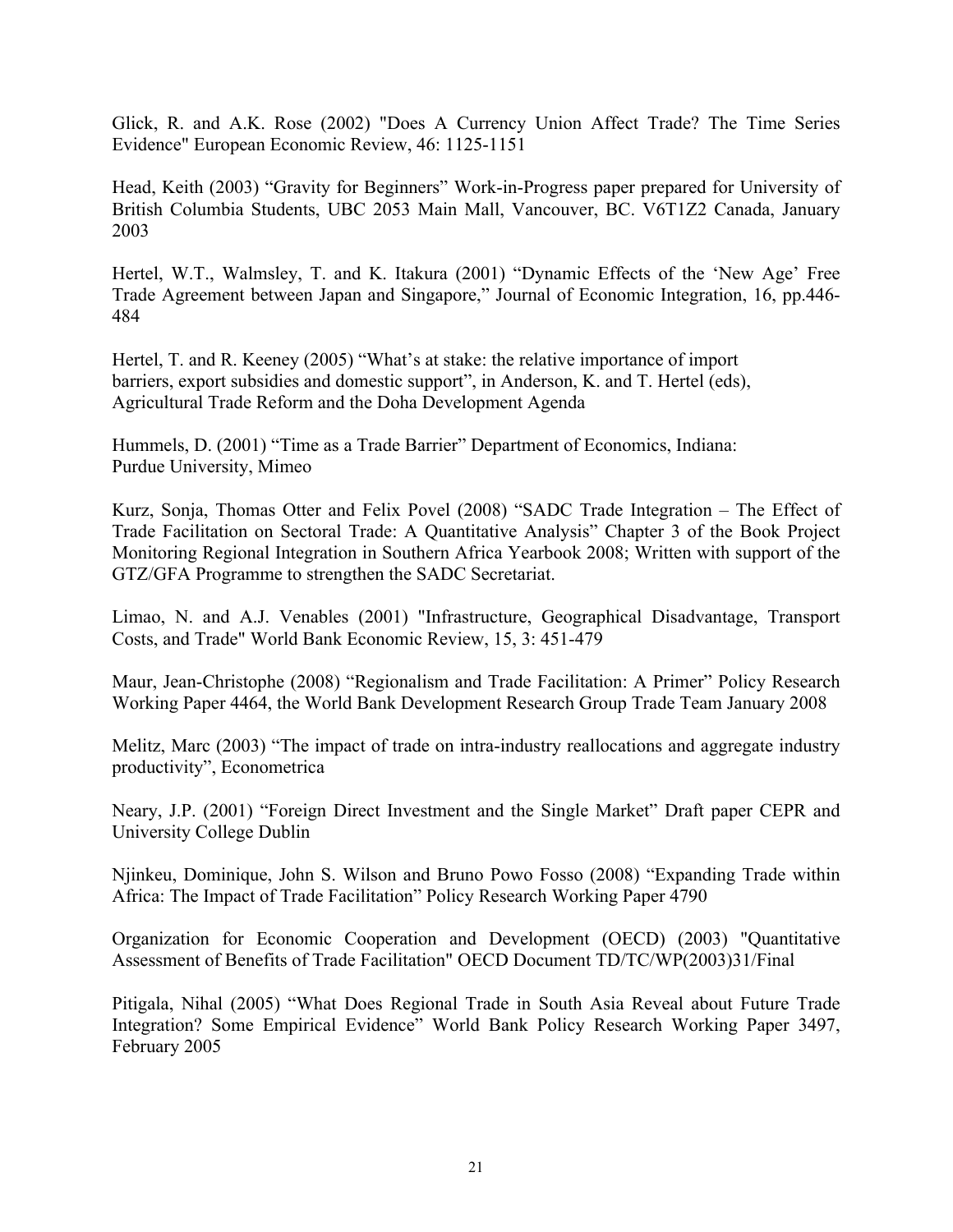Rose, Andrew K. (2001) "Currency Unions and Trade: The Effect is Large." Economic Policy, Vol. 16 No 33: 433-62

Rose, Andrew K. and C. Engel (2002) "Currency Unions and International Integration", Journal of Money, Credit, and Banking, 34(4): 1067-1089.

Sauve, Pierre and Americo B. Zampetti (2000) "Subsidiarity Perspectives on the New Trade Agenda", *Journal of International Economic Law*, **3,** 1: 83-114

Soderstrom, Jannice (2008) "Cultural Distance – An Assessment of Cultural Effects on Trade Flows" Master Thesis in Economics, Jonkoping International Business School, Jonkoping University, May 2008

Velde, Dirk Willem and Mareike Meyn (2008) "Regional Integration In African, Caribbean and Pacific countries: A review of the literature" Report Prepared for the Overseas Development Institute (ODI) with Support from the European Commission, DG Development, September, 2008

Wilson, John S. (2002) "Standards, regulation, and trade: WTO rules and developing country concerns" in Hoekman, Mattoo and English (Eds) Development, Trade and the WTO: A Handbook

Wilson, John S. (2003) "Trade Facilitation and Economic Development: Measuring the Impact." World Bank Working Paper 2988, Washington, D.C.

Wilson, J.S., C.L. Mann and T. Otsuki (2004) "Assessing the Potential Benefit of Trade Facilitation: A Global Perspective" World Bank Working Paper 3224, Washington, D.C.

World Bank (2005) "Trade, Regionalism, and Development, Global Economic Prospects", 34437, 2005

Yeats, A. (1998) "What Can Be Expected from African Regional Trade Arrangements? Some Empirical Evidence," Policy Research Working Paper, No. 2004, World Bank

Zaki, Chahir (2008) "Does Trade Facilitation Matter in Bilateral Trade?" Centre d'Economie de la Sorbonne, UMR8174, POLE Team, Universite Paris I Pantheon Sorbonne, Paris School of Economics, November, 2008

Zarrouk, J. (2003) "A Survey of Barriers to Trade and Investment in Arab Countries", in Gala, A. and B. Hoekman (eds), Arab Economic Integration., Brookings Institution Press, Washington DC.